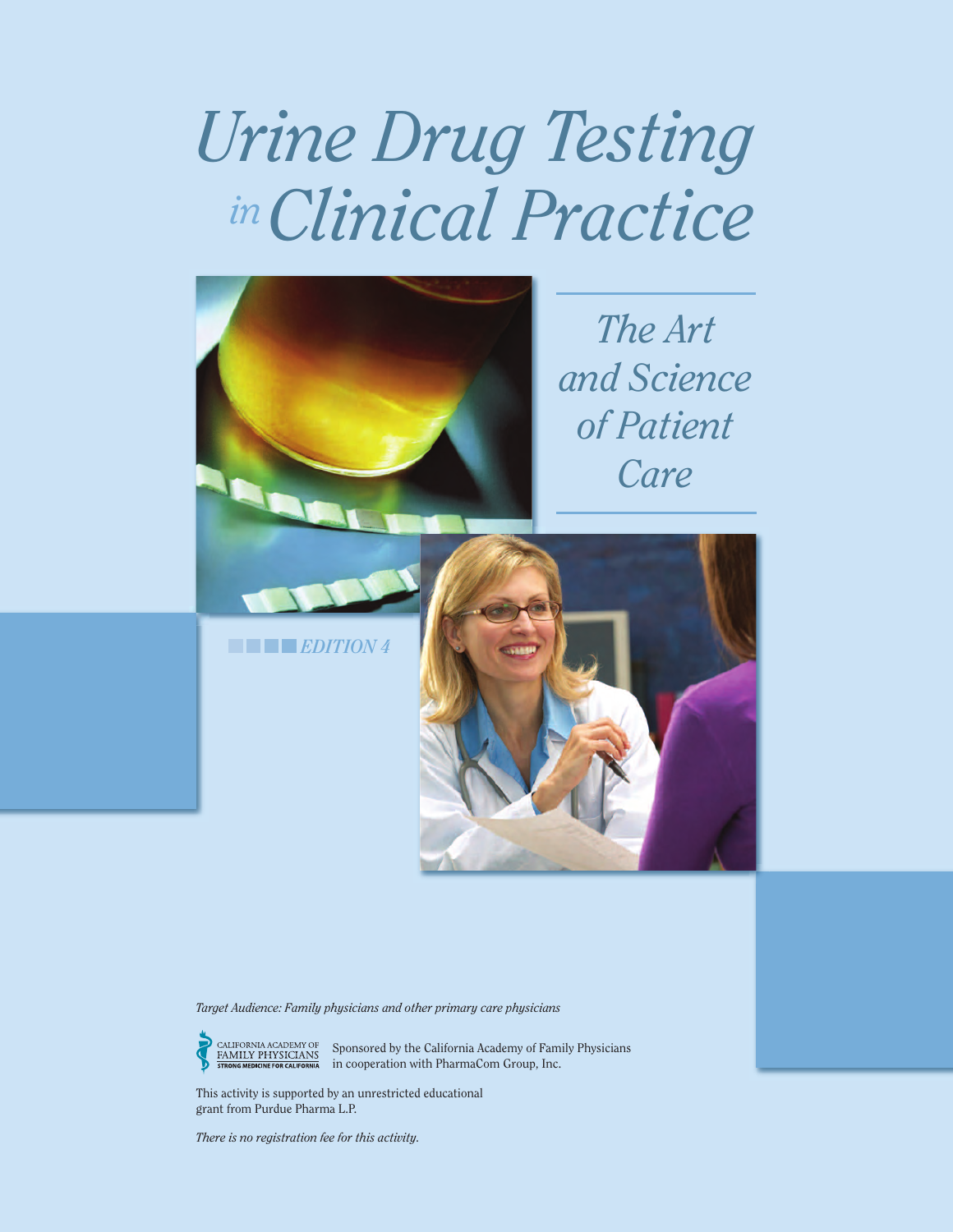#### *AUTHORS*

#### *Douglas L. Gourlay, MD, MSc, FRCPC, FASAM*

The Wasser Pain Management Centre Mount Sinai Hospital Toronto, Ontario Canada

#### *Howard A. Heit, MD, FACP, FASAM*

Assistant Clinical Professor of Medicine Georgetown University School of Medicine Washington, DC

#### *Yale H. Caplan, PhD, D-ABFT*

Toxicologist Adjunct Professor Department of Pharmaceutical Sciences University of Maryland School of Pharmacy Director, National Scientific Services Baltimore, Maryland

#### *NEEDS STATEMENT*

Urine drug testing (UDT) encompasses a variety of tests that can be very useful in patient care. For example, UDT can be used to document adherence to the agreed-upon treatment plan, to aid in the diagnosis of drug addiction or diversion, or for patient advocacy.

In 2009, the American Pain Society and the American Academy of Pain Medicine convened an expert panel that developed Clinical Guidelines for the Use of Chronic Opioid Therapy in Chronic Noncancer Pain.\* The panel concluded that UDT has a central role in monitoring patients receiving chronic opioid therapy to avoid its potential harms. Specifically, the panel recommended that UDT should be used periodically in all treated patients who are at high risk for abuse or diversion, and that UDT should also be considered even for patients who do not have known risk factors in order to confirm adherence to the chronic opioid therapy plan of care. In our opinion, UDT should be considered in all patients, including those without apparent elevated risk, as part of the protocol of practices, especially when controlled substances, such as opioids, are prescribed. The literature is clear that when aberrant behavior alone is used as a trigger for UDT, a significant proportion of patients who would benefit from this technology will be missed.† Therefore, a consistent clinical approach in performing UDT will optimize the use of this technology for both patient and practitioner alike.

Clinicians often lack training in the appropriate use of UDT. Because of this, UDT is often underused or used inappropriately in clinical care. Determining the appropriate use of UDT can involve complex decisionmaking processes. Before ordering UDT, clinicians should be clear about their reasons for using it, as well as its potential benefits, limitations, and challenges related to interpretation of results. Ideally, UDT should be done as part of a consensual process between clinicians and patients, with full explanation to and for the benefit of the patient.

This monograph provides clinicians with the necessary knowledge to incorporate UDT into clinical practice, with an emphasis on its use as a safety and monitoring tool for patients who are being prescribed opioids for chronic pain.

#### *LEARNING OBJECTIVES*

After completing this educational activity, participants should be better able to:

- 1. Determine appropriate uses of UDT for individual patients in different clinical situations
- 2. Distinguish between the use of UDT for monitoring adherence to therapy and for detection of illicit or unprescribed drug use
- 3. Differentiate between different UDT methodologies and their appropriate clinical applications
- 4. Formulate strategies to improve usefulness and accurate interpretation of UDT results
- 5. Describe the strengths and limitations of UDT in clinical practice
- 6. Decide when to seek expert assistance with interpretation of results
- 7. Compare the applications of drug testing that are not urine-based

#### *GOAL*

This document is designed to provide clinicians with an understanding of the appropriate uses of UDT in clinical practice, with a primary goal of using UDT as a tool to improve the clinical care and outcomes for patients, especially those who are prescribed chronic opioids or other controlled substances as a part of their routine clinical care, and to assist in interpretation of clinical conundrums.

#### *ACCREDITATION STATEMENT*

The California Academy of Family Physicians (CAFP) is accredited by the Accreditation Council for Continuing Medical Education to provide continuing medical education for physicians.

#### *CREDIT STATEMENT*

The CAFP designates this educational activity for a maximum of 2.0 *AMA PRA Category 1 Credit(s)*.™ Physicians should only claim credit commensurate with the extent of their participation in the activity. This activity has been reviewed and is acceptable for up to 2.0 Prescribed credits by the American Academy of Family Physicians. AAFP accreditation begins 05.03.2010. Term of approval is for two years from this date, with option for yearly renewal. The AAFP invites comments on any activity that has been approved for AAFP CME credit. Please forward your comments on the quality of this activity to cmecomment@aafp.org.

#### *CAFP LIAISON*

#### *Michael B. Potter, MD, FAAFP*

Associate Professor Department of Family and Community Medicine University of California, San Francisco San Francisco, California

#### *TO RECEIVE CREDIT, YOU MUST:*

- 1. Study this monograph.
- 2. Complete the self-assessment questions, evaluation, and registration form located at **www.familydocs.org/ [professional-development/cme-monographs.php](http://www.familydocs.org/professional-development/cme-monographs.php)**
- 3. Upon successful completion of the requirements, you will be emailed a CME certificate to the email address provided.

\*Chou R, Fanciullo GJ, Fine PG, et al; American Pain Society-American Adademy of Pain Medicine Opioids Guideline Panel. Clinical guidelines for the use of chronic opioid therapy in chronic noncancer pain. *J Pain*. 2009;10:113-130. †Katz NP, Sherburne S, Beach M, et al. Behavioral monitoring and urine toxicology testing in patients receiving long-term opioid therapy. *Anesth Analg*. 2003;97:1097-1102.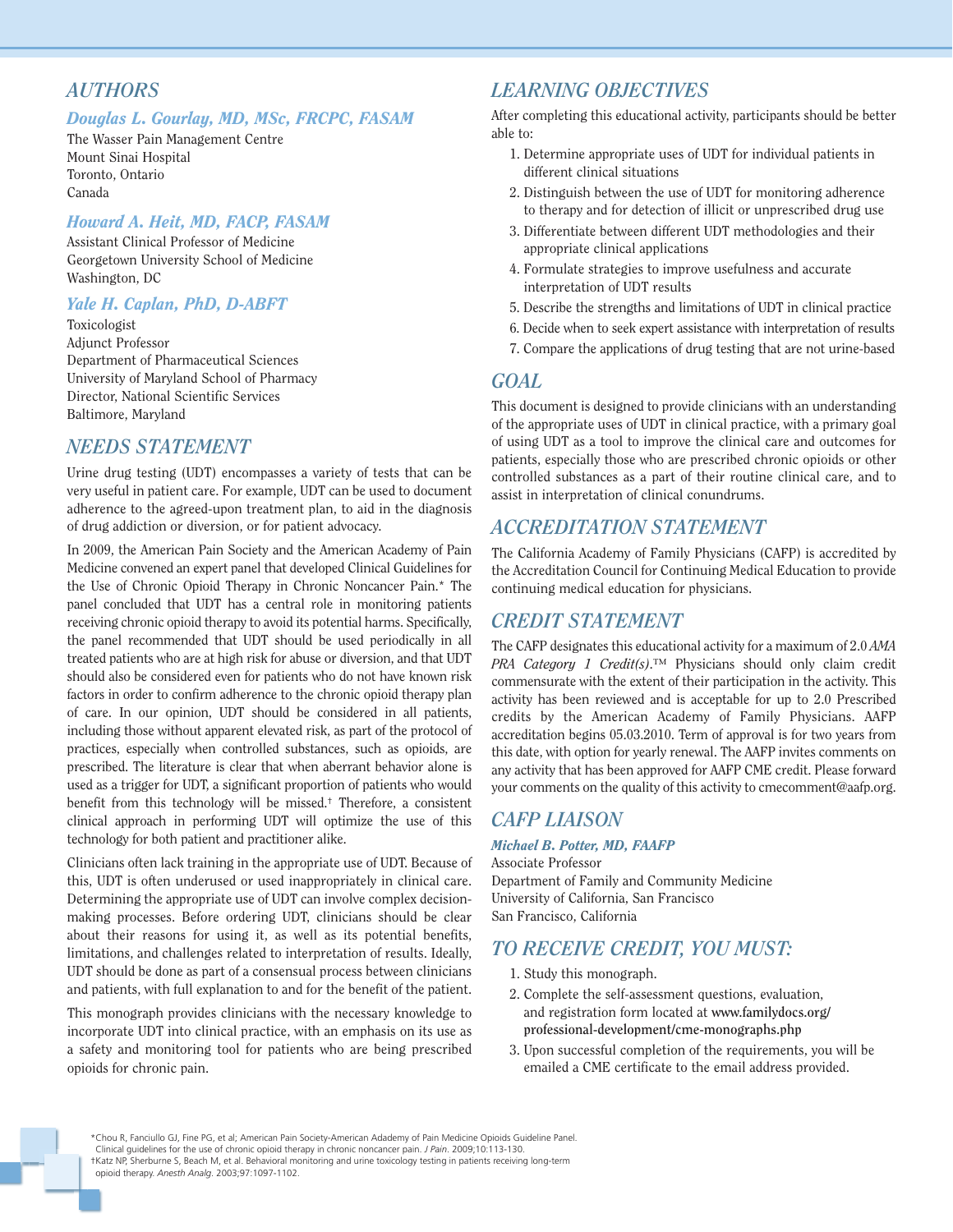*Release date:* May 31, 2010 *• Expiration date:* May 3, 2012 *Fee:* No fee

*Published by:* PharmaCom Group, Inc 76 Progress Drive *•* Stamford, CT 06902 Tel: 203-323-5945

Any questions about this program can be directed to acasey@pharmacomgroup.com

#### *CONFLICT OF INTEREST STATEMENTS*

The CAFP Committees on Continuing Professional Development and Scientific Program are responsible for management and resolution of conflict for any individual who may have influence on content, who has served as faculty, or who may produce CME/CPD content for the CAFP. Management/resolution may include learner notification, peer review of content before presentation, changing topics, or even dismissing a potential faculty member.

Dr Caplan declares that during the past 12 months he has served as a consultant for Aegis Sciences Corporation.

Dr Gourlay declares that during the past 12 months he has served as a speaker for Purdue Pharma L.P., for which he received an honorarium.

Dr Heit declares that during the past 12 months he has served as a consultant for Covidien Pharmaceuticals and Meda Pharmaceuticals, and as a speaker/consultant for Abbott Laboratories, Cephalon Pharmaceuticals, Endo Pharmaceuticals, King Pharmaceuticals, Ortho-McNeil-Janssen Pharmaceuticals, and Purdue Pharma L.P.

Dr Potter; Shelly B. Rodrigues, CAE, CCMEP, Deputy Executive Vice President, CAFP; and Angela T. Casey, Editorial Director, PharmaCom Group, have nothing to disclose.

It is the policy of the CAFP to ensure independence, balance, objectivity, scientific rigor, and integrity in all of its continuing education activities. The CAFP has made all reasonable efforts to ensure that information contained herein is accurate in accordance with the latest available scientific knowledge at the time of accreditation of this continuing education program. Information regarding drugs (eg, their administration, dosages, contraindications, adverse reactions, interactions, special warnings, precautions) and drug delivery systems is subject to change, however, and the reader is advised to check the manufacturer's package insert for information concerning recommended dosage and potential problems or cautions prior to dispensing or administering the drug or using the drug delivery systems. Approval of credit for this continuing education program does not imply endorsement by CAFP of any product or manufacturer identified. Any medications or treatment methods suggested in this CME activity should not be used by the practitioner without evaluation of their patient's condition(s) and possible contraindication(s) or danger(s) of use of any specific medication.

#### *CULTURAL/LINGUISTIC COMPETENCY*

New CAFP policy and California state law require that each learning activity have elements of cultural and linguistic proficiency included in the content. This activity includes these elements.

#### *SUPPORT GRANT*

This activity is supported by an educational grant from Purdue Pharma L.P.

## *FOREWORD*

#### *Russell K. Portenoy MD*

Chairman and Gerald J. Friedman Chair in Pain Medicine and Palliative Care Department of Pain Medicine and Palliative Care Beth Israel Medical Center New York, New York Professor of Neurology and Anesthesiology Albert Einstein College of Medicine

--------------------------------------

The long-term administration of opioid drugs to patients with chronic pain is a standard of care in populations with active cancer or other advanced illness, and is widely viewed as a potentially effective treatment in a carefully selected subgroup with chronic pain of other causes. In many developed countries, including the United States, opioid prescription for chronic pain has increased manyfold during the past 3 decades. The positive implication of these data—that patients with pain are gaining access to effective therapy—has been balanced by the very troubling evidence that rising prescription drug abuse has paralleled the increase in legitimate use. This observation has driven a fundamental change in the clinical approach to the use of opioids and other potentially abusable drugs. Clinicians have a responsibility to bring "balance to the bedside" by incorporating best practices in risk management with thoughtful strategies to ensure appropriate patient selection for opioid therapy and optimal administration once treatment is begun. Only in this way can clinicians meet a dual obligation to promote patient well-being by recognizing, assessing, and managing pain, while concurrently minimizing the adverse outcomes associated with the use of an abusable drug.

Safe prescribing now requires expertise in approaches that minimize the risk of unintentional overdose, drug abuse, addiction, and diversion. These approaches include urine drug testing, and while there is yet no consensus among pain specialists about the patients who should be tested and how often to test, there is broad and unqualified agreement that clinicians who treat patients with opioid drugs should be able to use urine drug testing as a tool in the assessment of drug-related behavior. There also is agreement that urine drug testing, like all tests, will yield useless information unless the indications, practicalities, and interpretation of the data are appreciated by those who order it. These details are addressed in this excellent monograph. The information it contains is accurate and accessible, and should be embraced by every clinician who is seeking to improve skills in risk management during opioid therapy for chronic pain.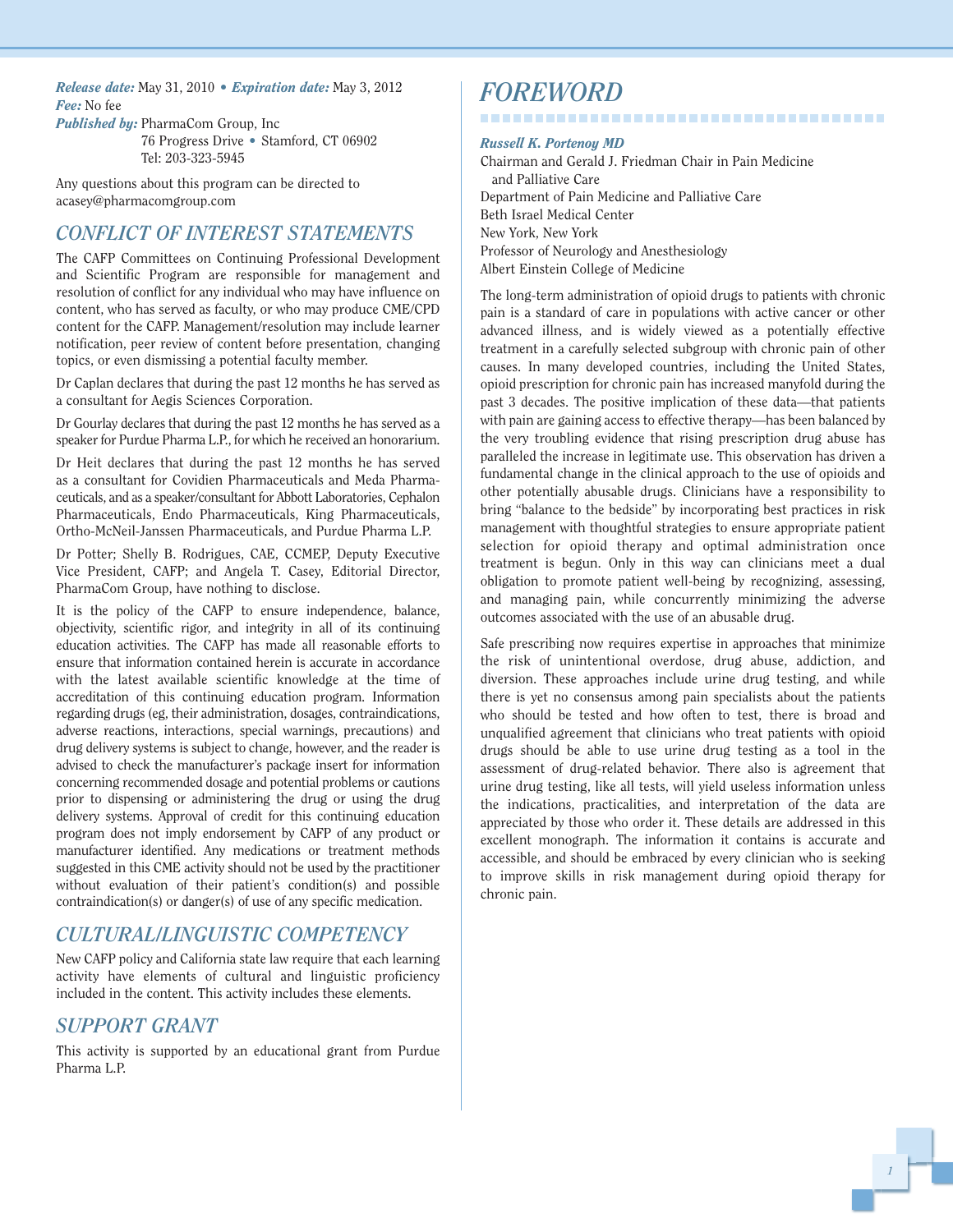## *CONTENTS*

| <b>BACKGROUND</b>                                                                      | 2  |
|----------------------------------------------------------------------------------------|----|
| <b>URINE DRUG TESTING METHODS</b>                                                      | 3  |
| <i>Immunoassays</i>                                                                    | 3  |
| Laboratory-Based Specific Drug Identification                                          | 3  |
| Drug-Class-Specific Windows of Detection                                               | 3  |
| <b>Characteristics of Urine</b>                                                        | 4  |
| <b>CURRENT USES OF URINE DRUG TESTING</b>                                              | 5  |
| <b>Federally Regulated Testing</b>                                                     | 5  |
| <b>Nonregulated Forensic Testing</b>                                                   | 5  |
| Patient-Centered Clinical Urine Drug Testing                                           | 5  |
| <b>IMPROVING RELIABILITY OF</b>                                                        |    |
| <b>PATIENT-CENTERED CLINICAL TESTING</b>                                               | 6  |
| Why to Test                                                                            | 6  |
| Whom to Test                                                                           | 7  |
| When to Test                                                                           | 8  |
| <b>INTERPRETATION OF UDT RESULTS</b>                                                   | 9  |
| Sensitivity and Specificity                                                            | 9  |
| Cross-Reactivity                                                                       | 9  |
| <b>True-Positive Results</b>                                                           | 10 |
| <b>False-Positive Results</b>                                                          | 11 |
| <b>True-Negative Results</b>                                                           | 11 |
| <b>False-Negative Results</b>                                                          | 12 |
| Caveats to Interpretation                                                              | 12 |
| <b>Myths</b>                                                                           | 13 |
| <b>ALTERNATIVE TECHNOLOGIES FOR DRUG</b><br><b>TESTING: BENEFITS &amp; LIMITATIONS</b> | 14 |
| <b>CONCLUSIONS</b>                                                                     | 16 |
| <b>PRACTICAL STRATEGIES</b>                                                            | 17 |
| <b>REFERENCES</b>                                                                      | 18 |

#### *BACKGROUND*

The traditional clinical role of urine drug testing (UDT) has been to support treatment decisions made in the urgent care setting where patients are unable or, in some cases, unwilling to provide information about the use of substances that may be harmful to them.<sup>1,2</sup> When used effectively, however, UDT is more than just a verification tool and has many useful clinical applications in patient-centered testing. This monograph serves to address some of the issues surrounding UDT, to describe why the use of UDT is at once (1) more complex and (2) potentially more useful than many clinicians appreciate, and to assist clinicians to pursue UDT further in their practices using a clear testing strategy.

The most common uses of UDT have involved forensic testing in federally regulated industries (eg, Department of Transportation) and nonregulated forensic testing outside the federal system. *Forensic UDT* generally assumes that the majority of donors will be negative for substances that may have misuse liability. In contrast, in *patientcentered UDT* the majority of donors are in fact positive for the drug(s) of interest since these are often prescribed for legitimate medical purposes. This can add to the complexity of interpretation, which will be discussed throughout the document.

The term urine drug "screening" is a misnomer since it implies screening for all drugs. $1,3$  In reality, it is not possible to prove the presence or absence of all drugs, and the testing process is open-ended and evolving.4 No "standard" UDT is suitable for all purposes and settings—rather, a multitude of options exists that health care professionals should adapt to their particular clinical needs.<sup>1</sup> The 3 main types of UDT are:

- 1. *Immunoassay drug testing* Either laboratory based or at point-of-care\* (POC), eg, "dip-stick" testing
- 2. *Laboratory-based specific drug identification* eg, gas chromatography/mass spectrometry† (GC/MS) or liquid chromatography/mass spectrometry<sup>#</sup> (LC/MS)
- 3. *Comprehensive combination of techniques* eg, special applications for pain testing

UDT typically detects the parent drug and/or its metabolite(s) and, therefore, demonstrates recent use of prescription medications and illegal substances.1,5,6 Although other biologic specimens can be used in drug testing, urine is usually preferred for determining the presence or absence of drugs because it has a 1- to 3-day window of detection for most drugs and/or their metabolites and is currently the most extensively validated biologic specimen for drug testing. Technologies for alternative specimen drug testing are briefly reviewed on pages 14-15.<sup>5,7</sup>

This monograph will help clinicians in deciding when to order UDT and the type of UDT to order for an individual patient, as well as provide advice for interacting with the testing laboratory to ensure that the clinical needs are being met.

<sup>\*</sup>Point-of-care testing (POC): on-site testing using commercial devices without the need for instrumentation

<sup>†</sup>Gas chromatography/mass spectrometry (GC/MS): gas chromatography is used to separate the different components in a specimen, and mass spectrometry is used to specifically identify the components of the specimen

<sup>‡</sup>Liquid chromatography/mass spectrometry (LC/MS): liquid chromatography is used to separate the different components in a specimen, and mass spectrometry is used to specifically identify the components of the specimen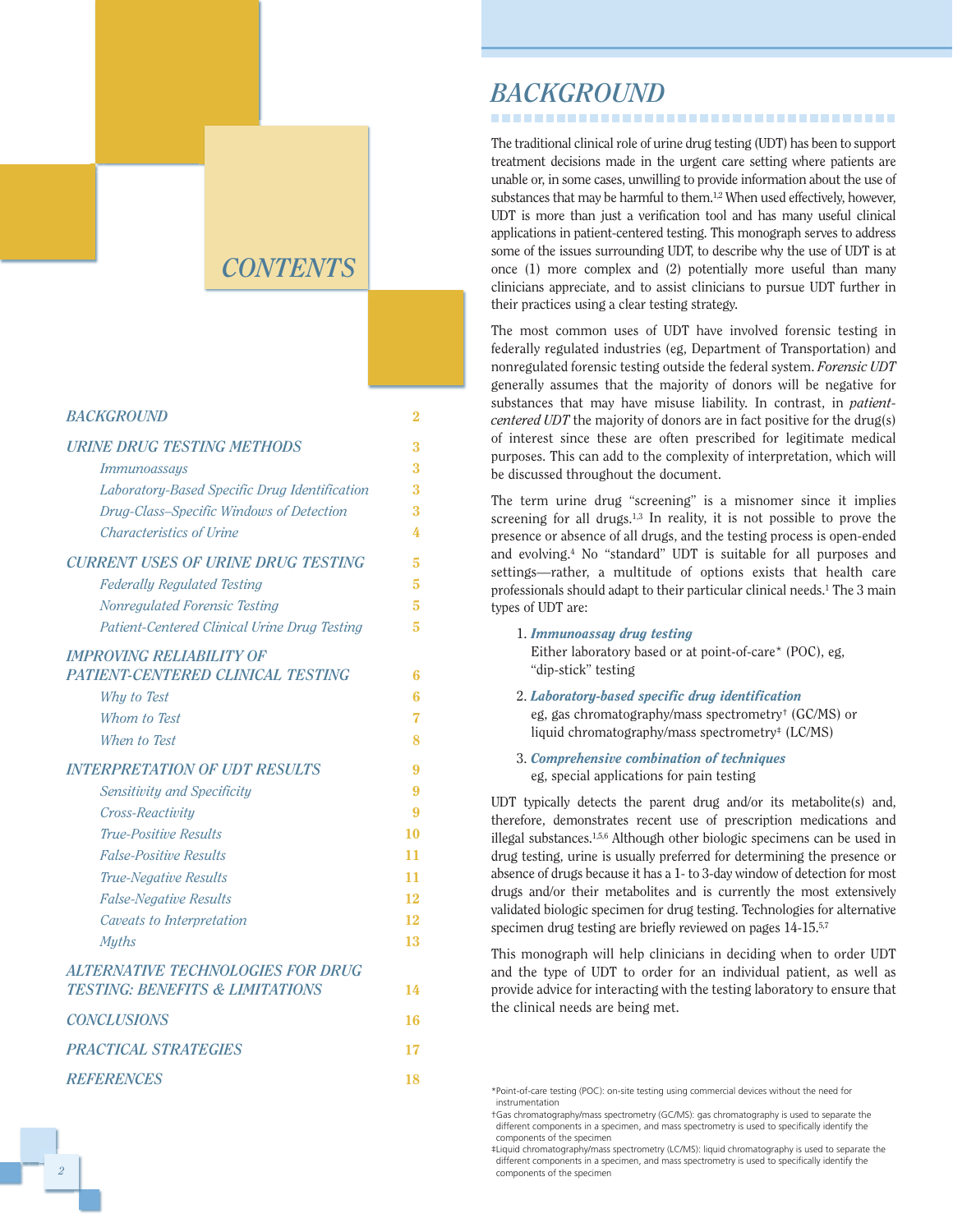# *URINE DRUG TESTING METHODS*

------------------------------------

For most clinical and forensic applications, initial testing is often done with class-specific immunoassay drug panels, which are designed to classify substances as either present or absent according to predetermined cutoff\* thresholds. Definitive identification of a specific drug and/or its metabolite(s) requires more sophisticated tests, such as GC/MS or LC/MS. The UDT method chosen should be a function of the question that needs to be answered.

#### *IMMUNOASSAYS*

The immunoassay drug tests, which are designed to classify substances as either present or absent according to a predetermined cutoff threshold, are the most common methods. Immunoassays are based on the principle of competitive binding, and use antibodies to detect the presence of a particular drug or metabolite in a urine sample.<sup>8</sup> A known amount of an antibody and the drug or metabolite that has been labeled with an enzyme are added to the urine sample. The drug or metabolite in the sample will compete with the labeled drug or metabolite to bind antibody to form antigen-antibody complexes. The amount of enzymelabeled antigen that binds with antibody is inversely proportional to the amount of drug and/or its metabolite(s) in the sample.

The principal advantage of immunoassays is their ability to simultaneously and rapidly test for drugs in urine. The principal disadvantage is that immunoassays vary in the range of compounds detected, some detecting specific drugs while others recognize only classes of drugs. An immunoassay's ability to detect drugs will vary according to the drug's concentration in the urine and the assay's cutoff concentration. Any response above the cutoff is deemed positive, and any response below the cutoff is negative (eg, if the cutoff is set at 50 ng/mL, 49 ng/mL will be reported as negative). Immunoassays are also subject to cross-reactivity;<sup>8</sup> ie, substances with similar, and sometimes dissimilar, chemical composition may cause a test to appear positive for the target drug (see pages 9-10 for more details). Samples that test positive by immunoassay for classes of drug may need to be tested in the laboratory by an alternative method if specific identification of the drug is required.

#### *Point-of-Care Testing*

A number of single-use immunoassay devices are commercially available for POC UDT of common classes of misused drugs. POC devices typically use immunochromatographic methods that produce visually read results.9 However, POC testing by immunoassay in isolation is often inadequate in patient-centered UDT because one wants to identify the presence of a specific drug or metabolite, not the drug class. Most POC tests are based on competitive binding to antibodies by drug(s) present in the urine and a drug conjugate that is bound to a porous membrane. In the absence of the drug in the sample, a limited number of dye-conjugated antibodies bind the immobilized drug conjugate, forming a colored line (negative result) in the test window.9 When the amount of drug in a urine sample is equal to or exceeds the cutoff concentration of a particular device, the drug saturates the antibody, preventing antibody from binding the immobilized drug conjugate, so no line forms in the window (positive result)—this is a counterintuitive response. However, some POC devices now operate more logically and produce a color for a positive result.

†Opiate: historical term restricted to naturally occurring alkaloids derived from opium (morphine, codeine, thebaine)

POC devices have a rapid turnaround time, are portable, and are seemingly easy to use, but still require proficiency to produce acceptable performance.9-12 Potential disadvantages of these tests include the subjective nature of the qualitative assays, lack of adequate quality assurance and quality control (eg, the integrity of the test reagents following transportation and storage), data management issues, cost, a limited menu of drugs offered, and lack of evidence that using POC devices improves patient outcomes when compared with laboratory testing.12,13 Training of users should include quality issues and recognition of any device limitations.12 In contrast to testing laboratories, POC devices purchased from a manufacturer may not include independent scientific support, although most manufacturers offer a toll-free "hot-line" for consultation. Therefore, the clinician should evaluate carefully a POC device before routine use and utilize such devices with caution to prevent misinterpretation of the results generated. A particularly useful role for POC testing is to identify illicit drug use in a timely fashion.

#### *LABORATORY-BASED SPECIFIC DRUG IDENTIFICATION*

Generally, a more definitive laboratory-based procedure (eg, GC/MS, LC/MS) to identify specific drugs is needed in 3 instances: (1) to specifically confirm the presence of a given drug; for example, that morphine is the opiate† causing the positive immunoassay response; (2) to identify drugs not included in an immunoassay test; and (3) when results are contested.

#### *DRUG-CLASS–SPECIFIC WINDOWS OF DETECTION*

The detection time of a drug in urine indicates how long after administration a person excretes the drug and/or its metabolite(s) at a concentration above a specific test cutoff concentration.14 Although governed by various factors, including dose, route of administration, metabolism, fat solubility, urine volume, and pH, the detection time of most drugs in urine is 1 to 3 days (**Table 1**).15,16 Long-term use of lipidsoluble drugs such as marijuana, diazepam, ketamine, or phencyclidine (PCP) may extend the window of detection to a week or more.

| Table 1. Approximate windows of detection of drugs in urine                                     |                                   |  |
|-------------------------------------------------------------------------------------------------|-----------------------------------|--|
| <b>Drug</b>                                                                                     | <b>Detection time</b><br>in urine |  |
| Amphetamines                                                                                    | Up to 3 days                      |  |
| THC (depending on the grade and<br>frequency of marijuana use)<br>- Single use<br>- Chronic use | $-1$ to 3 days<br>- Up to 30 days |  |
| Benzoylecgonine after cocaine use                                                               | 2 to 4 days                       |  |
| Opiates (morphine, codeine)                                                                     | 2 to 3 days                       |  |
| Methadone<br>- EDDP (methadone metabolite)                                                      | Up to 3 days<br>$-$ Up to 6 days  |  |
| Benzodiazepines (depending on<br>specific agent and quantity used)                              | Days to weeks                     |  |

EDDP=2-ethylidene-1,5-dimethyl-3,3-diphenylpyrrolidine; THC=delta-9-tetrahydrocannabinol

<sup>\*</sup>Cutoff: the drug concentration above which an assay reports a positive result and below which the result is negative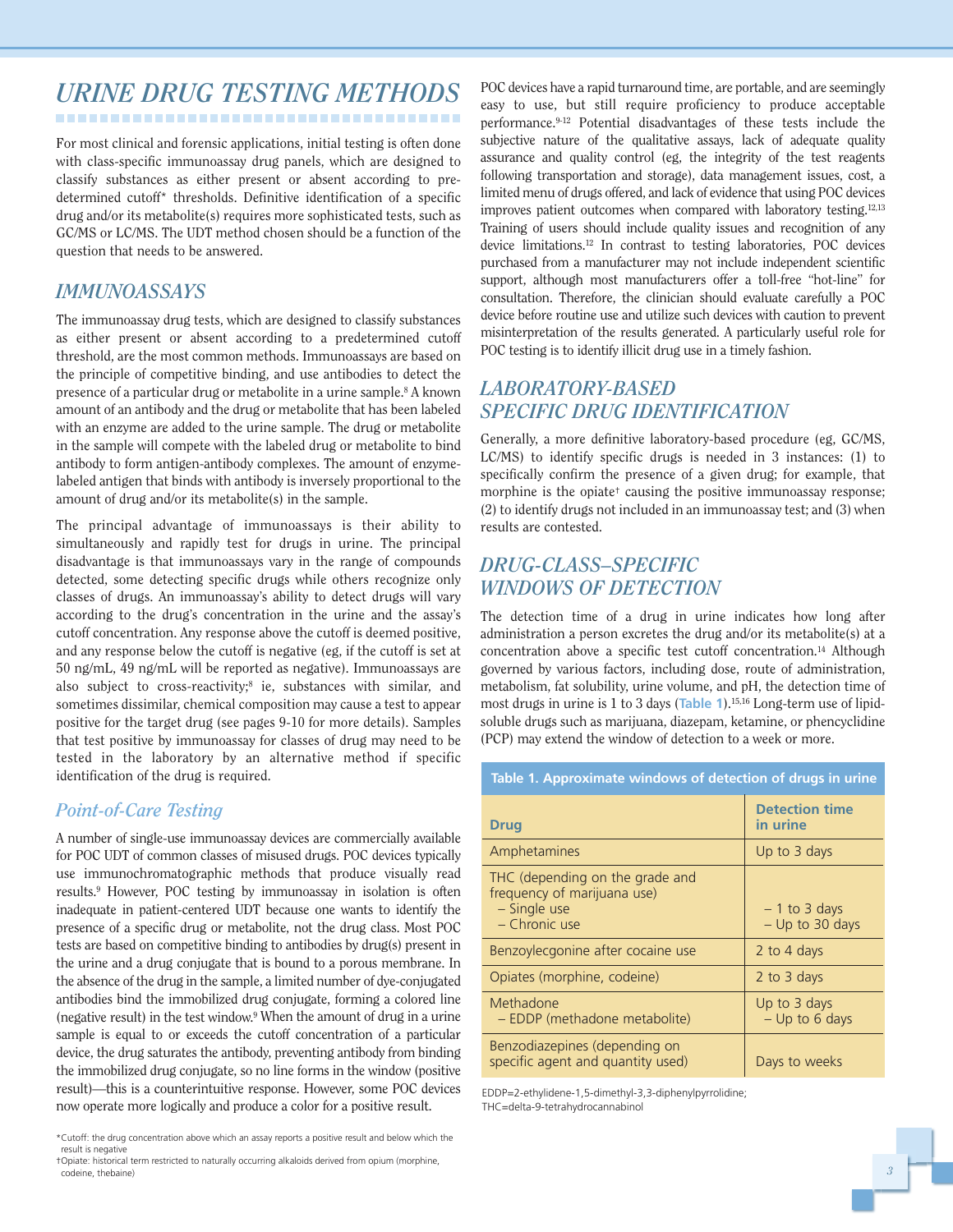#### *CHARACTERISTICS OF URINE*

The characterization of a urine specimen\* is based on its appearance, temperature, pH, urinary creatinine concentration, and specific gravity.8,17 The color of a urine specimen is related to the concentration of its constituents. Concentrated urine samples are generally more reliable than dilute samples. A urine specimen may be colored because of endogenous/exogenous substances derived from food pigments, medications, or disease states that produce excessive analytes.† Urine can appear colorless as a result of excess hydration due to diet, medical condition, or deliberate water intake. In the absence of underlying renal pathology, patients who repeatedly provide dilute urine samples should be advised to decrease water intake prior to testing and to provide samples in the early morning when urine samples are likely to be most concentrated.

The temperature of a urine sample within 4 minutes of voiding should fall within the range of 90ºF to 100ºF if the sample is of sufficient volume (30 mL or more).17 Urinary pH undergoes physiologic fluctuations throughout the day, but should remain within the range of 4.5 to 8.0.17 Sample degradation, due to improper storage or prolonged transportation, even in the absence of sample adulteration, can result in sample pH in excess of 9.0.<sup>18</sup> Urinary creatinine varies with state of daily water intake and hydration.<sup>17</sup> A specimen consistent with normal human urine has a creatinine concentration greater than 20 mg/dL.19 A specimen is considered dilute when the creatinine is less than 20 mg/dL and the specific gravity is less than 1.003.20 A creatinine concentration less than 2 mg/dL is not consistent with human urine. Federally regulated testing programs have additional criteria for creatinine ranges between 2 and 19 mg/dL.20 Aberrant test results should be discussed with the patient and/or the laboratory, as necessary.

#### *Specimen Collection*

The purpose of UDT in the clinical context, in which the vast majority of patients are not going to tamper with their urine samples, is to enhance patient care. However, certain things can be done to improve the reliability of the results obtained, including attention to the temperature, volume, and visual inspection of the sample color.3 An unusually hot or cold specimen, small sample volume, or unusual color should raise concerns. If tampering is suspected, the sample should not be discarded, but a second sample should be collected and both sent for analysis. Laboratories keep specimens for a variable period of time; check with the laboratory before testing to insure specimens are available and maintained should additional testing be required for both negative and positive results.

| Table 2. Initial and confirmatory cutoff concentrations used for federally regulated testing (proposed [effective May 1, 2010]) <sup>20</sup> |                                       |                                                                             |                                            |
|-----------------------------------------------------------------------------------------------------------------------------------------------|---------------------------------------|-----------------------------------------------------------------------------|--------------------------------------------|
| <b>Initial test analyte</b>                                                                                                                   | <b>Initial test cutoff</b><br>(nq/mL) | <b>Confirmatory test</b><br>analyte                                         | <b>Confirmatory test</b><br>cutoff (ng/mL) |
| Marijuana metabolites                                                                                                                         | 50                                    | <b>THCA</b>                                                                 | 15                                         |
| Cocaine metabolites                                                                                                                           | 300                                   | Benzoylecgonine                                                             | 150                                        |
| Opiate metabolites<br>• Codeine/morphine <sup>a</sup><br>$\bullet$ 6-MAM                                                                      | 2000<br>10                            | Codeine<br>Morphine<br>6-MAM                                                | 2000<br>2000<br>10                         |
| Phencyclidine                                                                                                                                 | 25                                    | Phencyclidine                                                               | 25                                         |
| Amphetamines<br>• Amphetamine/methamphetamine <sup>b</sup><br>$\bullet$ MDMA                                                                  | 500<br>500                            | Amphetamine<br>Methamphetaminec<br><b>MDMA</b><br><b>MDA</b><br><b>MDEA</b> | 250<br>250<br>250<br>250<br>250            |

THCA=delta-9-tetrahydrocannabinol-9-carboxylic acid; 6-MAM=6-monoacetylmorphine; MDMA=methylenedioxymethamphetamine; MDA=methylenedioxyamphetamine; MDEA=methylenedioxyethylamphetamine

aMorphine is the target analyte for codeine/morphine testing.

bMethamphetamine is the target analyte for amphetamine/methamphetamine testing.

cTo be reported positive for methamphetamine, a specimen must also contain amphetamine at a concentration equal to or greater than 100 ng/mL.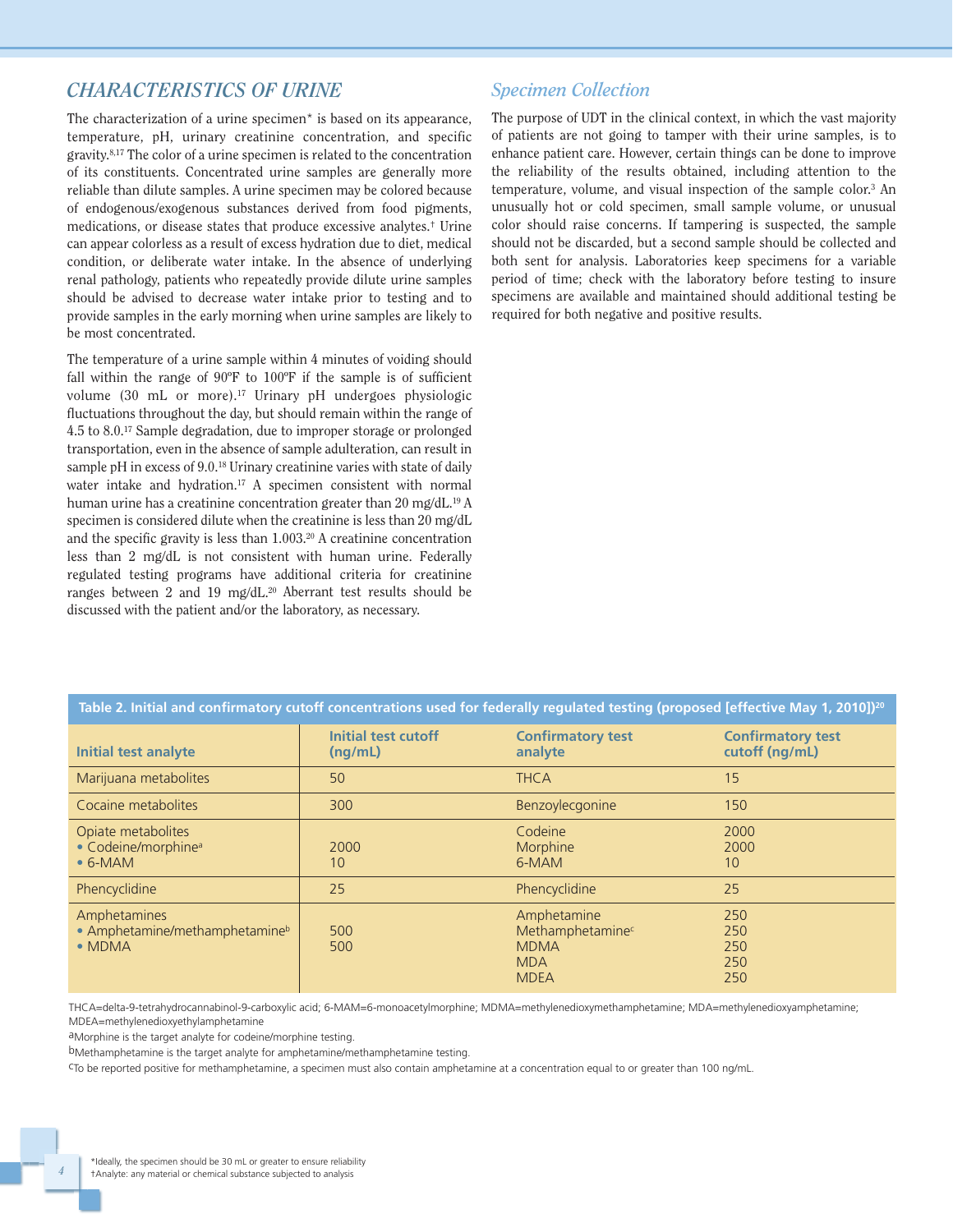## *CURRENT USES OF URINE DRUG TESTING* -------------------------------------

Though forensic UDT is usually not performed by primary care clinicians, it is the most common use of UDT. It will be briefly described here in order to inform health care professionals of issues that may come up in the course of usual care or in the course of UDT performed for other reasons.

#### *FEDERALLY REGULATED TESTING*

The "Federal Five" drugs or drug classes that are tested for in federal employees and federally regulated industries are marijuana, cocaine, opiates, PCP, and amphetamines/methamphetamines.8,20,21 Recent revisions to the Mandatory Guidelines for Federal Workplace Drug Testing Programs incorporate tests for a broader range of illicit substances, including the expanded "designer" amphetamine class:<sup>20</sup>

- 3,4-methylenedioxymethamphetamine (MDMA, "Ecstasy," or "Adam")
- 3,4-methylenedioxyamphetamine (MDA or "Love Drug")
- 3,4-methylenedioxyethylamphetamine (MDEA or "Eve")

Positive results based on immunoassays alone are referred to as "presumptive positives" by authorities because of factors such as crossreactivity and different sensitivity and specificity between immunoassays.8 In the federal model, the results must be confirmed by a more specific method such as GC/MS or LC/MS.20 The split sample\* and chain of custody† requirements for federally regulated testing are not typically applicable to clinical practice. **Table 2** shows the most recent federally mandated immunoassay screening and confirmation cutoff concentrations for the Federal Five. Details of the federal program are beyond the scope of this monograph, but it should be noted that the cutoff concentrations used for drugs in federally regulated testing, particularly opioids,‡ are too high to be of value in clinical practice.

#### *NONREGULATED FORENSIC TESTING*

Nonregulated forensic UDT is used for a growing range of purposes, many of which have possible legal implications. Examples include parents involved in child custody cases; applying for driver's license renewal after drug-related revocation or suspension; within the criminal justice system; for insurance, workers' compensation, or social security disability; sports testing; pre-employment screening; school children participating in competitive extracurricular activities; and random workplace testing.<sup>4,22,23</sup> Such nonregulated testing may require a chain of custody, split samples, and secure storage of non-negative test specimens.22 Clinicians should stay within their scope of practice and be cautious about allowing clinical UDT results to be used in forensic settings.

The scope of nonregulated testing often includes drugs beyond those listed in the Federal Five; other drugs for which immunoassays are available include methadone, propoxyphene, benzodiazepines, oxycodone, and barbiturates, with more being added continually.3,8

## *PATIENT-CENTERED CLINICAL URINE DRUG TESTING*

In contrast to forensic UDT, which generally assumes that the majority of donors will be negative for substances that may have misuse liability, in clinical testing for therapeutic purposes the vast majority of donors are in fact positive for the drug(s) of interest since these are often prescribed for legitimate medical purposes.24 Controversies exist regarding the clinical value of UDT, partly because most current methods are designed for, or adapted from, forensic or workplace deterrent-based testing for illicit drug use.1 As a result, these methods are rarely optimized for clinical applications for which a number of licit prescription drugs must also be included. When used with an appropriate level of understanding, however, UDT can improve a clinician's ability to manage therapy with prescription drugs (including controlled substances), to assist in the diagnosis of substance misuse§ or addiction,<sup>11</sup> to guide treatment, and to advocate for patients.<sup>1,5,24-27</sup> For example, UDT is often used, together with an appropriate history and physical examination, to support treatment decisions made in urgent care settings (eg, when the patient is reported to have misused substances, presents a variety of certain symptoms, or has experienced trauma).1,2 Chemical-dependency programs regularly perform UDT to monitor patients' adherence to maintenance drugs, to reinforce behavioral change, and to direct appropriate further treatment.<sup>1</sup> Other clinical uses include testing prior to medical procedures and testing pregnant women at risk for substance misuse or addiction.<sup>1,28</sup>

The remainder of this monograph will focus on UDT used to assist in monitoring adherence to a controlled substance treatment regimen (eg, for chronic noncancer pain),25,26,29 and to identify drug misuse or addiction prior to starting or during treatment with controlled substances. Just as clinicians use hemoglobin A1c to identify hyperglycemia and as an objective measure of diabetes treatment success, the clinician can use a discordant UDT result to motivate change on the part of the patient.29 Testing cannot, however, substitute for diagnostic skills or an ongoing therapeutic alliance with a patient.15 Overreliance on laboratory testing without good clinical judgment can increase the focus on the test and detract from the clinical management of and clinical relationship with the patient.

UDT is generally underused and, when used, is often used incorrectly in clinical practice—a study that audited medical records to assess the medical management of chronic pain patients in family practices found that only 8% of physicians utilized UDT and, when they did use it, the results were not documented appropriately to indicate clinical utility.30 Another survey among family physicians found that those who order UDT to monitor their patients on chronic opioid therapy were not proficient in their interpretation of the results.31 The appropriate use of UDT as one of several medical management tools (eg, treatment agreements, pain scales, querying state prescription monitoring programs [PMPs]) can help health care professionals manage prescribing of controlled substances by improving adherence monitoring and offering greater protection from drug misuse and diversion.¶ Doing so may help overcome a major barrier to effective pain relief—health care professionals' fear of addiction or relapse of previously addicted patients.30

\*Split sample: splitting a single urine void into 2 separate bottles labeled A & B; bottle A is tested; bottle B remains sealed and available for testing at the direction of the donor †Chain of custody: a legal term that refers to the ability to guarantee the identity and integrity of the specimen from collection through to reporting of the test results ‡Opioid: a more current term that includes opiates and synthetic/semisynthetic agents that exert their effects by binding to highly selective opioid receptors §Substance misuse: use of a medication (for a medical purpose) other than as directed or as indicated, whether willful or unintentional, and whether harm results or not ııAddiction: a primary, chronic, neurobiologic disease with genetic, psychosocial, and environmental factors influencing its development and manifestations ¶Diversion: diverting drugs from their lawful medical purpose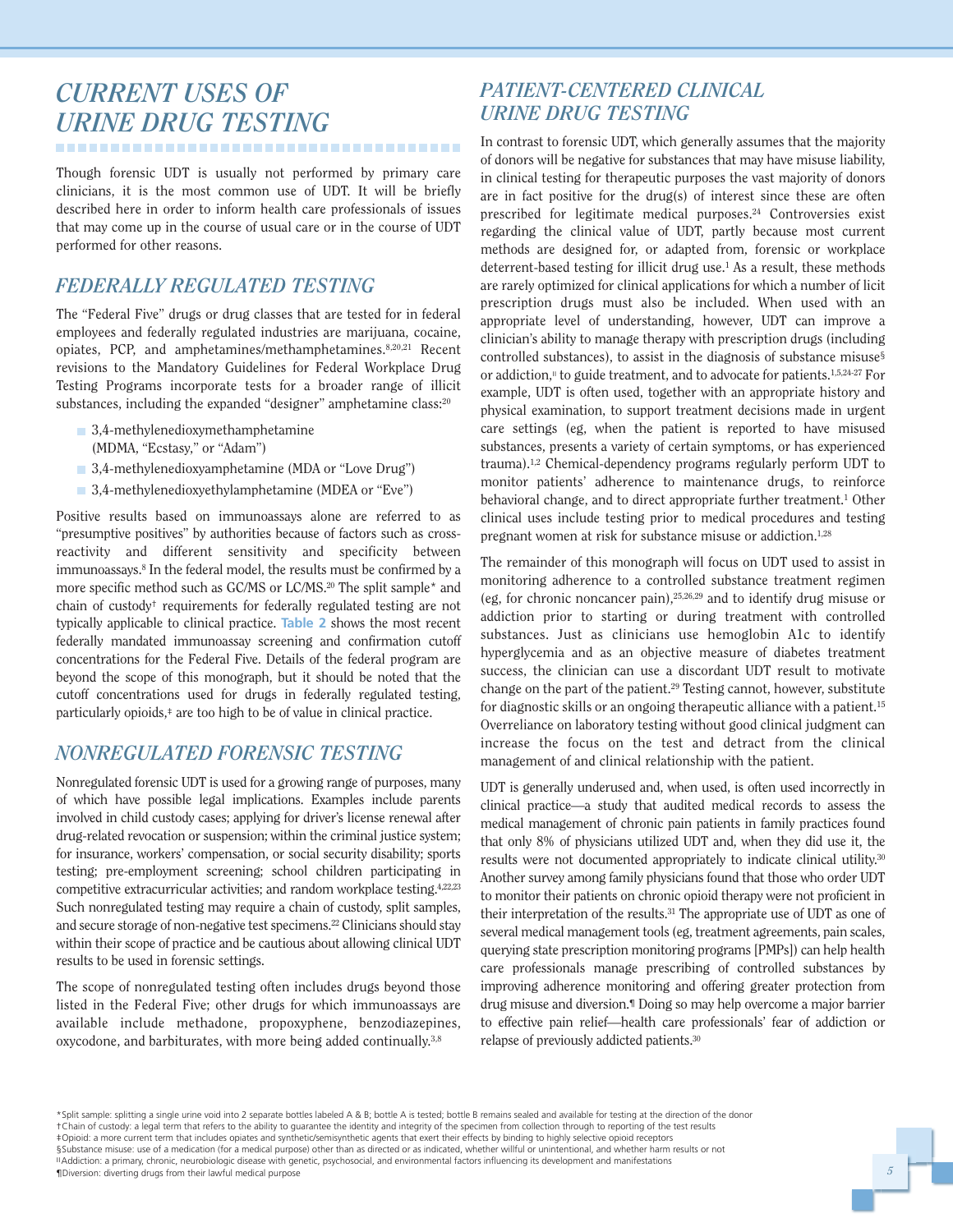## *IMPROVING RELIABILITY OF PATIENT-CENTERED CLINICAL TESTING*

-------------------------------------

The clinical value of UDT depends on the health care professional understanding the strength or weakness of a particular test or the laboratory conducting that test. Because of the necessary evolution of testing technologies and methodologies, it is important for clinicians to be aware of testing practices in general and to dialogue with their testing laboratory personnel (eg, toxicologist, laboratory director) or technical support from the manufacturer of POC devices to be aware of changes that have been made that might materially alter the interpretation of results.1,4,32 Many important differences exist between and within laboratories and manufactured POC UDT: for example, the drugs included in the test menu for the immunoassay drug panels, cross-reactivity patterns, cutoff concentrations, and drug interferences.9 Correct interpretation of test results requires knowledge and understanding of these variables. In addition, the clinician must take a detailed history of the medications a patient uses, including over-the-counter (OTC) or herbal preparations, documentation of the time of their last use, and knowledge of which medications, or their metabolites, may complicate the accurate interpretation of the results obtained.33,34

Clinicians should advise the testing laboratory if the presence of any particular substance or group of substances is suspected or expected.4 When specifically looking for the presence of a prescribed medication, it is advisable to determine with the laboratory in advance if, in fact, it can detect that particular substance, and if so, how the test should be ordered; for example:

- 1. The initial and confirmatory testing levels for opiates in federal testing were raised from 300 ng/mL to 2000 ng/mL in order to reduce the identification of most individuals who ingest foodstuffs that contain poppy seeds.\*<sup>8</sup> In the clinical setting it is important that 300 ng/mL or less be used for initial screening of opiates. Confirmation testing for opioids when monitoring patients' adherence to a treatment plan should be at the laboratory's limit of detection† (LOD). Health care professionals ordering the test should clarify these limits with the testing laboratory and determine whether or not it has the capability to detect substances below the federal cutoff level. If a laboratory does not have established protocols to perform LOD testing, it may not be able to meet such a request—however, a growing number of laboratories are establishing testing menus specifically for use in the pain management setting and this should be considered when selecting a laboratory.
- 2. The semisynthetic opioids hydromorphone and hydrocodone are not included, and therefore are not reported, in the federal program, although they may be detectable. The semisynthetic opioids oxycodone and oxymorphone will not typically be detected even at the 300 ng/mL cutoff. A positive immunoassay opiate screen in the context of these prescribed opioids necessitates more specific identification of the

substance(s) that account for the positive result. The synthetic opioids, such as fentanyl, meperedine, and methadone, will not be detected by current opiate class immunoassays.

Although most hospital laboratories do not have specific drug identification capabilities, a reference laboratory that specializes in toxicology should be able to perform both immunoassays and specific drug identification. These capabilities will also be found in any laboratory that is certified by the Substance Abuse and Mental Health Services Administration (SAMHSA) for federal UDT. However, SAMHSA certification is limited only to the SAMHSA profile and does not cover other drug profiles and tests offered by the laboratory. A call to the laboratory director or toxicologist will help determine that laboratory's analytical capabilities and to clarify one's testing needs, especially around reporting positive results down to the LOD.

#### *WHY TO TEST*

The rationale for performing UDT will depend on the clinical question(s) to be answered; for example, to assist in medication adherence, seeking an initial diagnosis of drug misuse or addiction, as an adjunct to self-report of drug history, to encourage or reinforce healthy behavioral change, or as a requirement of continued treatment.25,33 Frequency of testing should be determined by clinical judgment based on a proper assessment and evaluation of the patient.<sup>29</sup> If the patient is displaying aberrant behavior, testing frequency should be sufficient to document patient adherence to the treatment plan.

UDT is commonly included in a written or oral treatment agreement that outlines both the patient's and the health care professional's rights and responsibilities.35-38 Such an agreement, which describes a clearly understood and well-defined description of treatment boundaries (eg, pill counts, a random urine specimen for testing when requested), should be in place when treating any patient with a chronic illness, including chronic pain. The treatment agreement should be readable, reasonable, and flexible.39 The fact that the patient and health care professional have agreed to these tests suggests a positive therapeutic alliance.

#### *Advocate for Patients*

Health care professionals can use UDT as an objective tool to assist in advocating for patients with family, workplace, and contested situations. UDT is only 1 of the several elements necessary to assess patient adherence to the agreed-upon treatment plan.25 Examples of situations in which UDT may be used as a tool for patient advocacy include social security disability, workers' compensation, and divorce/child custody cases. UDT used with accurate record-keeping and due care can complement other methods used by health care professionals to advocate for patients in such situations.

#### *Identify Use of Illicit or Nonprescribed Licit Drugs*

UDT can aid the health care professional in detecting misuse or abuse of illicit or nonprescribed licit drugs. UDT results that corroborate the clinical history of self-reported use should be used to assist the patient in discontinuing illicit drug use; UDT results that are in conflict with the patient's self-report should be further investigated, with significant tightening of boundaries as a condition of ongoing treatment with

<sup>\*</sup>The following cutoffs rule out poppy seed ingestion alone: codeine >300 mg/mL without morphine (consistent with codeine use); a morphine/codeine ratio <2 (consistent with codeine use); and morphine >1000 ng/mL without codeine (consistent with morphine use) †Limit of detection: lowest amount of drug that a laboratory can reliably identify in a specimen; the limit of detection varies depending on the methodology and the laboratory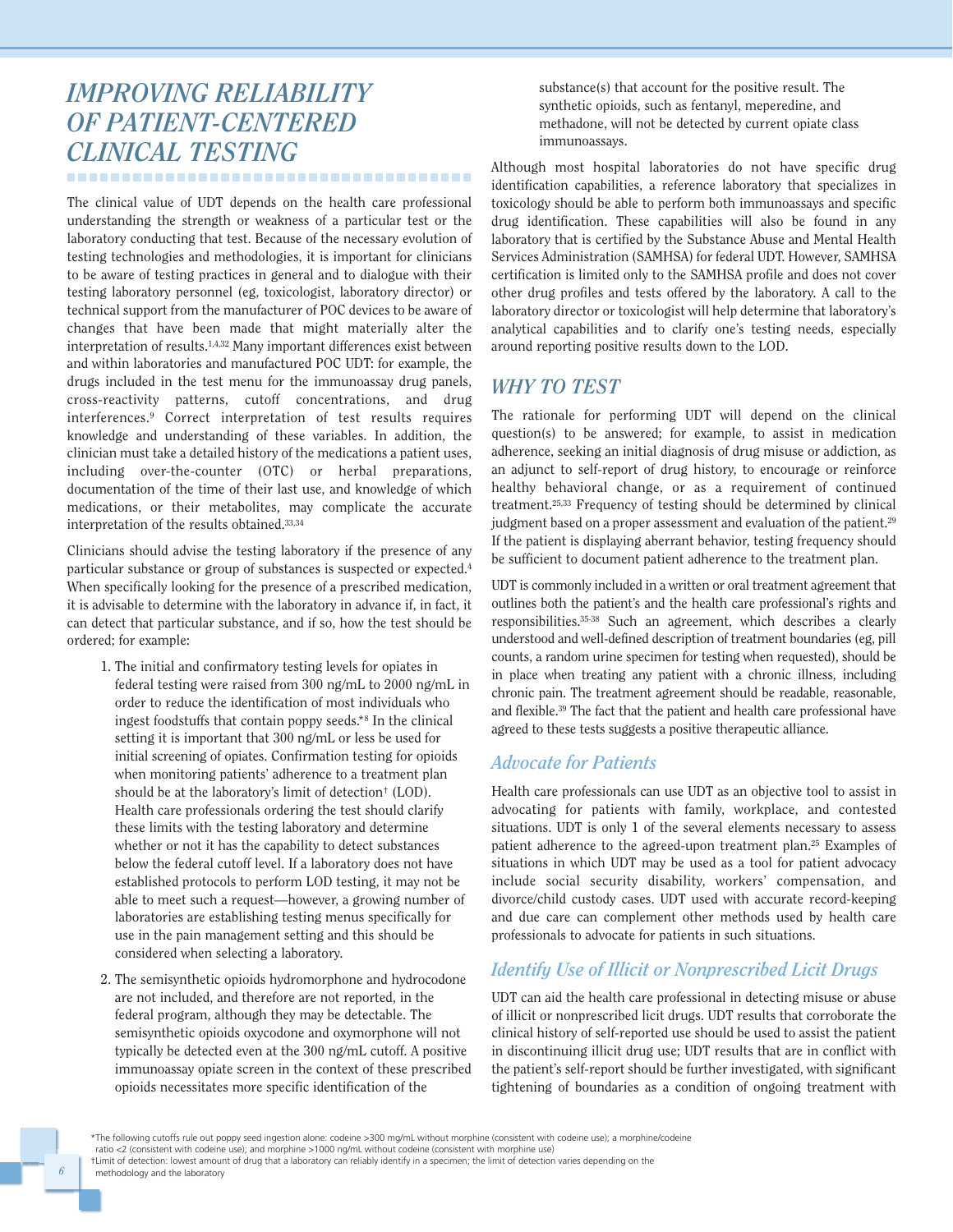#### **Table 3. The ten steps of Universal Precautions**

- 1. Make a diagnosis with appropriate differential and a plan for further evaluation and investigation of underlying conditions to try to address the medical condition that is responsible for the pain
- 2. Psychologic assessment, including risk of addictive disorders
- 3. Informed consent
- 4. Treatment agreement
- 5. Pre-/post-treatment assessment of pain level and function
- 6. Appropriate trial of opioid therapy +/- adjunctive medication
- 7. Reassessment of pain score and level of function
- 8. Regularly assess the "Four As" of pain medicine<sup>a</sup> • **A**nalgesia, **A**ctivity, **A**dverse reactions, and **A**berrant behavior
- 9. Periodically review management of the underlying condition that is responsible for the pain, the pain diagnosis and comorbid conditions relating to the underlying condition, and the treatment of pain and comorbid disorders
- 10. Documentation of medical management and of pain management according to state guidelines and requirements for safe prescribing

Gourlay DL, Heit HA, et al. *Pain Med.* 2005;6:107-112. Gourlay DL, Heit HA. *Pain Med.* 2009;10(suppl 2):S115-S123. a Passik SD, et al. *Clin Ther.* 2004;26:552-561.

controlled substances (eg, limited dispensing, increased frequency of appointments, pill counts, referral to or consultation with an addiction specialist and/or other mental health care specialist).24,24-26 It is important to remember that drug misuse or a concurrent addictive disorder does not rule out a treatable pain problem, but requires careful evaluation and use of a treatment plan.24

A "Universal Precautions"\* approach to the assessment and ongoing management of chronic pain patients offers a triage scheme for estimating risk and includes recommendations for management and referral (**Table 3**).24,40 In addition, there is a multiplicity of screening tools that can be used to assist clinicians in assessing patients; $26$  a review describing the benefits and limitations of several was published by Passik and colleagues in the journal *Pain Medicine*. <sup>41</sup> These tools can help to determine which opioid-treated patients are at increased risk for opioid-related aberrant behavior, and may be used to trigger initial and subsequent drug testing, although their use does not rule out the need for UDT.

#### *Suspected Diversion*

Diversion is the intentional removal of a medication from legitimate distribution and dispensing channels for illicit sale or distribution.<sup>27</sup> When determining whether a patient is taking the medications prescribed or to decrease the risk of diversion, it is essential to know the characteristics of the testing procedures, because many drugs are not routinely or reliably detected by all UDT. Also be aware of the ranges and reporting cutoff concentrations that a particular laboratory uses. The therapeutic doses of some agents might fall below the LOD of UDT designed to deter drug misuse; even misuse of substantial quantities of some drugs may not be detected.

An inappropriately negative UDT result may indicate drug diversion, but it also may occur secondary to maladaptive drug-taking behavior, such as bingeing that may lead to running out early of the prescribed controlled substance.25 This needs to be addressed in a therapeutic context.25,29 One should always discuss unexpected results with the patient to determine the "motive" behind the behavior.<sup>40</sup> A negative urine for a prescribed drug should not be interpreted as definitive evidence of criminal behavior, such as diversion.

#### *WHOM TO TEST*

Although there are no pathognomonic signs of addiction/misuse or diversion, the clinical presentations in the following section may be indications for closer monitoring, including increased frequency of UDT and tightening of treatment boundaries. One study among chronic pain patients receiving long-term opioid therapy found that reliance on aberrant behavior alone to trigger UDT (ie, reports of lost or stolen prescriptions, consumption in excess of the prescribed dosage, visits without appointments, multiple drug intolerances and allergies, frequent telephone calls) may miss a significant number of those individuals using unprescribed or illicit drugs.42,43 Because the validity of drug users' self-reported substance use is variable, using UDT in addition to self-report, monitoring of behavior, and other clinical tools may provide a more complete diagnostic picture.6,25,32,42-45 Likewise, the appearance, ethnicity, language, or culture of a patient is not a reliable indicator of aberrant drug-related behavior; a consistent protocol of performing UDT on all patients receiving or being considered for prescription of controlled substances can help to validate and destigmatize patients. A large study that characterized the drug disposition patterns in 10,922 urine specimens collected from a large population of pain patients found that the frequency of illicit drug use (cannabis, cocaine, ecstasy) was  $11.8\%$ .<sup>46</sup>

#### *New Patients Already Receiving a Controlled Substance*

In addition to history, physical examination, contacting past health care professionals, requesting past medical records, and querying state PMPs, performing UDT on a new patient who is already being treated with a controlled substance can determine whether the drug and/or its metabolite(s) are detectable in his or her urine, which would be consistent with recent use. The routine use of UDT at the initial evaluation can increase both health care professional and patient acceptance of this useful test. When health care professionals introduce UDT as a clinical tool rather than a pejorative test, most patients will be more comfortable with this request.

#### *Patients Who Are Resistant to Full Evaluation*

Patients who refuse physical examination and thorough evaluation to confirm their presenting condition, or who are reluctant to undergo diagnostic tests, including UDT, are not candidates for therapy with a controlled substance. UDT may still be useful in diagnosing an underlying addictive disorder, even if the decision is made not to prescribe a controlled substance, because an untreated substance-use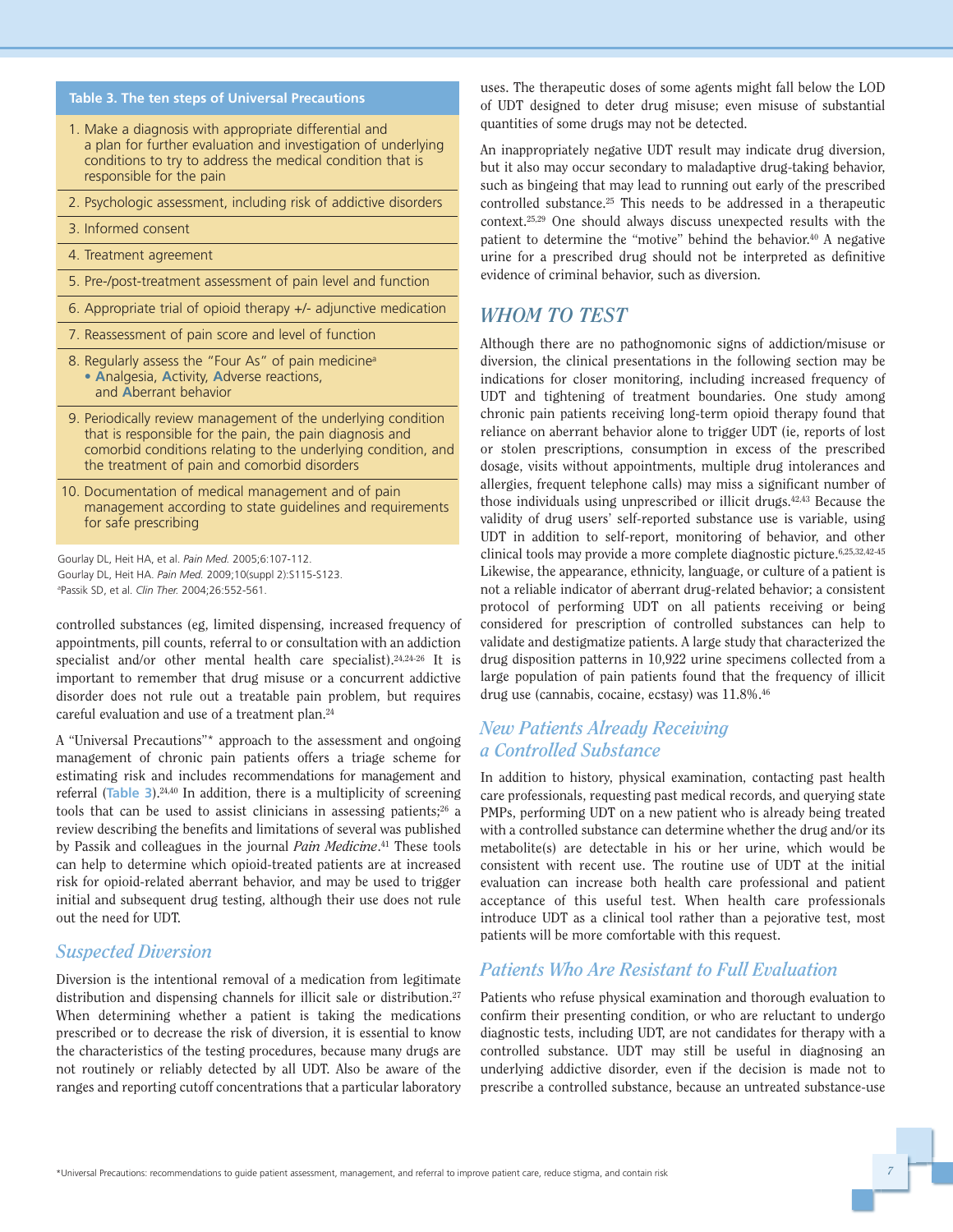disorder can adversely affect so many areas of a patient's life, including mood, sleep, and function. Such patients may also be unwilling to give permission for clinicians to obtain past medical records or to communicate with past health care professionals. There are situations in which clinicians may need to make short-term prescribing decisions with limited information; however, clinicians are not required to prescribe "on-demand" for a patient, and they should only prescribe controlled substances after they have appropriately assessed and evaluated the clinical situation.40 In the authors' opinion, prescribing controlled substances to patients who are "philosophically opposed" to UDT is relatively contraindicated.39

#### *Patients Who Request a Specific Drug*

Although patients may request a specific drug because it has worked for them in the past, refusal of other rational pharmacologic trials or generic substitutions is a cautionary point: for example, a claim of allergy to all but 1 specific drug with high misuse potential. Unwillingness to try other treatment options with no medical justification is also suspicious and merits further investigation, such as contacting past providers, obtaining old medical records, or querying state PMPs. However, due to pharmacogenetic variability in the type, amount, and duration of metabolites formed—all of which will be affected by interindividual differences in metabolism—an individual's analgesic response to a particular drug may be affected.47 In some cases, patients have gone through several regimens to get to one that works well for them and they can sometimes legitimately be reluctant to make changes. As a general rule, however, a prescriber would be wise to avoid prescribing medications that a patient has previously used inappropriately, even if the patient claims that these are the only agents that work.

#### *Patients Who Display Aberrant Behavior*

Patients who display problematic drug-related behavior often *repeatedly* want appointments toward the end of office hours or at the end of the week, telephone or arrive after office hours or when they know that their primary health care professional is not available, and may insist on being seen immediately because they are late (for their flight, meeting, child's soccer game, etc).<sup>48</sup> Aberrant drug-related behaviors that suggest substance misuse or addiction include repeated episodes of prescription loss, or running out of medications prematurely with urgent calls for early refills without following procedures specified in their treatment agreements, seeking out pain medications from multiple doctors without sanction, resistance to changes in therapy, multiple unsanctioned dose escalations or other nonadherence to therapy despite repeated warnings, and concurrent misuse of alcohol, prescription medications, or illicit drugs.44,48-50 Often, however, it may be easier to identify aberrant behaviors than the causes or motives behind them.51 Patients who are not addicted to, misusing, or diverting drugs may display behaviors that appear similar; for example, patients whose pain is undertreated may sometimes display desperate behaviors reminiscent of what one might expect from someone who is addicted. This circumstance is known as pseudoaddiction.\*50,52 Although no 1 aberrant behavior is pathognomonic of misuse or addiction, such behavior should never be ignored because the diagnosis of addiction is often made prospectively over time. Pseudoaddiction, however, is a diagnosis often made retrospectively—for example, previously aberrant behavior that normalized as a result of aggressive and rational treatment of poorly controlled pain.51

#### *Patients in Recovery*

Patients who have struggled with substance-use disorders are often reluctant to accept even rational pharmacotherapy for pain management. In these cases, routine UDT can provide both reassurance and objective evidence to the treatment team, the patient, and the patient's family of appropriate attention to the increased risks in this patient population. While pharmacologic treatment in these patients is never without risk, that risk can and should be managed.39 An appropriate trial of opioid therapy, generally with adjunctive medication, may be warranted in moderate to severe pain—although opioids should not routinely be thought of as treatment of first choice, they must also not be considered as agents of last resort.39 Implementing monitoring strategies, including UDT, becomes especially important when managing patients who have substance-use histories.39

#### *WHEN TO TEST*

#### *When Meeting a Patient for the First Time*

Substance-use disorders are not uncommon in the population (they may be more or less common in your practice depending on your demographics), so UDT should be considered a normative part of primary care.29 UDT should be considered as a part of the evaluation of any new patient who is taking controlled substances.

#### *When Starting Treatment With a Controlled Substance*

Although only a minority of patients either misuse or become addicted to their prescribed medications, those who do generally have a current or past history of substance misuse or addiction.53 There is no evidence in the literature that rational pharmacotherapy for the treatment of any medical condition ultimately leads to a substance-use disorder; however, there is little evidence to the contrary either. Therefore, routine screening for a history of misuse or addiction in all patients is appropriate before prescribing any medication, especially a controlled substance.53 This should include a detailed history, but may also include UDT to determine if the patient is taking or has recently taken illicit and/or licit but unprescribed substances.<sup>53</sup>

A history of substance misuse does not preclude appropriate treatment with any medication, including a controlled substance, but it does increase risk.24,26 When indicated (eg, opioid analgesia to relieve pain), it requires a treatment plan with firmly defined boundaries.<sup>24,26</sup> Clinically, a patient in recovery from the disease of addiction can be cautiously managed by setting careful and strict boundaries, which include random UDT, a treatment agreement, and referral to, or comanagement with, a recovery program† or expert in the management of such patients.26,35,39 A patient with active addictive disease must start a program for recovery to increase the success of the treatment of his or her pain syndrome before long-term prescribing of controlled substances can be contemplated. Chronic pain problems cannot be solved in the face of active, untreated addiction.40

The US Code of Federal Regulations for prescribing a Schedule II controlled substance clearly states that a controlled substance can be prescribed for the treatment of pain in any patient, including those with a history of or active substance-use disorders, so long as the documented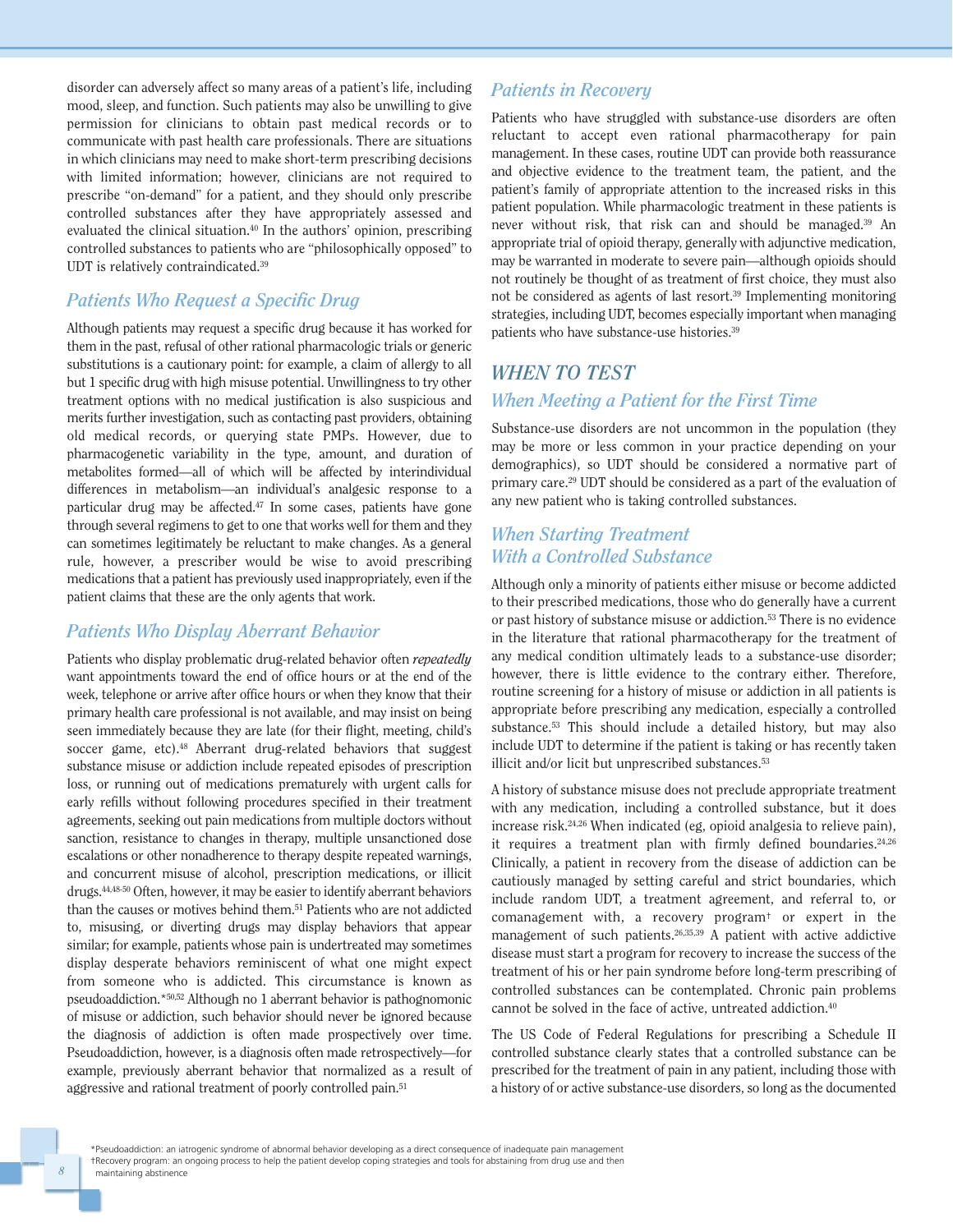reason for the treatment is not for the maintenance or detoxification of a concurrent substance-use disorder.14 A summary of federal regulations for prescribing a controlled substance can be found on the American Society of Addiction Medicine Web site (**www.asam.org/pain.html**).54 It must be emphasized that the controlled substance is prescribed to treat the primary pain disorder, not for maintenance or detoxification of a concurrent substance-use disorder. The records must reflect a clear evaluation of the presenting complaint, the treatment plan, appropriate follow-up of the pain syndrome, and a clear indication for the medical use of opioid therapy.

#### *When Making Major Changes in Treatment*

Modification of therapy, particularly dose increase, should depend on the evaluation of progress toward stated treatment objectives decreased pain and increased function—while monitoring for side effects and aberrant behaviors. If treatment objectives are not being achieved despite medication adjustments, UDT may assist with monitoring patient adherence before making further changes to the treatment plan. If concerns arise that a patient is misusing the prescribed medication or other substances, UDT results may be helpful for documentation and to guide treatment.

#### *Support Decision to Refer*

The Federation of State Medical Boards' *Model Policy for the Use of Controlled Substances for the Treatment of Pain* recommends that special attention, such as monitoring, documentation, and consultation/referral, should be given to patients who are at risk for misusing medications (eg, history of substance misuse or addiction, comorbid psychiatric disorder).35,38 Unexpected positive or negative UDT results, which are confirmed through a discussion with the laboratory and that are not consistent with history gathered from the patient, are useful to suggest and support a decision to refer a patient to a specialist experienced in treating patients with complex conditions, such as a pain management specialist who is knowledgeable in addiction medicine.35,38,53

## *INTERPRETATION OF UDT RESULTS* .....................................

UDT in clinical practice, like any other medical test, should be performed to improve patient care.40 Inappropriate interpretation of results, as with any other diagnostic test, may adversely affect patient care: for example, discharge of patients from care when prescribed drugs are not detected and over- or under-diagnosis of substance misuse or addiction. Health care professionals should use UDT results in conjunction with other clinical information. Consultation with an individual knowledgeable in UDT interpretation (eg, laboratory director or toxicologist) is strongly encouraged, especially when unexpected test results are obtained. The testing laboratory or POC device manufacturer should provide readily accessible consultation and results interpretation.15,32

#### *SENSITIVITY AND SPECIFICITY*

The qualitative immunoassay drug panel reports each sample as either positive or negative for a particular drug or drug class, based on predetermined cutoff concentrations. In the ideal world, UDT would be positive if the patient took the drug (true-positive) and negative if the drug was not taken (true-negative) (**Table 4**). However, false-positive or false-negative results can occur, so it is imperative to interpret UDT results carefully.33 In addition, testing technology is constantly evolving and varies by manufacturer, so false-positive or false-negative results today may not be relevant in the future.

| Table 4. Intrepretation of urine drug test results |                                  |                                      |
|----------------------------------------------------|----------------------------------|--------------------------------------|
|                                                    | <b>Patient has</b><br>taken drug | <b>Patient has</b><br>not taken drug |
| <b>Positive</b><br>test result                     | True positive                    | False positive                       |
| <b>Negative</b><br>test result                     | False negative                   | True negative                        |

Wolff K, et al. *Addiction*. 1999;94:1279-1298.

In this context, the sensitivity of a test is the ability to detect a class of drugs, while the specificity is the ability to identify a particular drug. A highly specific test gives few false-positive results and identifies individual drugs and/or their metabolites. High sensitivity is due, in part, to the test's ability to detect both the parent drug and/or its metabolite(s), combined, to reach the cutoff concentration for a positive report.

#### *CROSS-REACTIVITY*

Detection of a particular drug by a drug-class–specific immunoassay depends on the structural similarity of that drug or its metabolite(s) to the compound used for standardization, and the urine concentration of that drug/metabolite, compared with the standardizing compound.<sup>9</sup> For example:

 $\blacksquare$  Tests for cocaine react principally with cocaine and its primary metabolite, benzoylecgonine. These tests have low crossreactivity with other substances and, therefore, presence of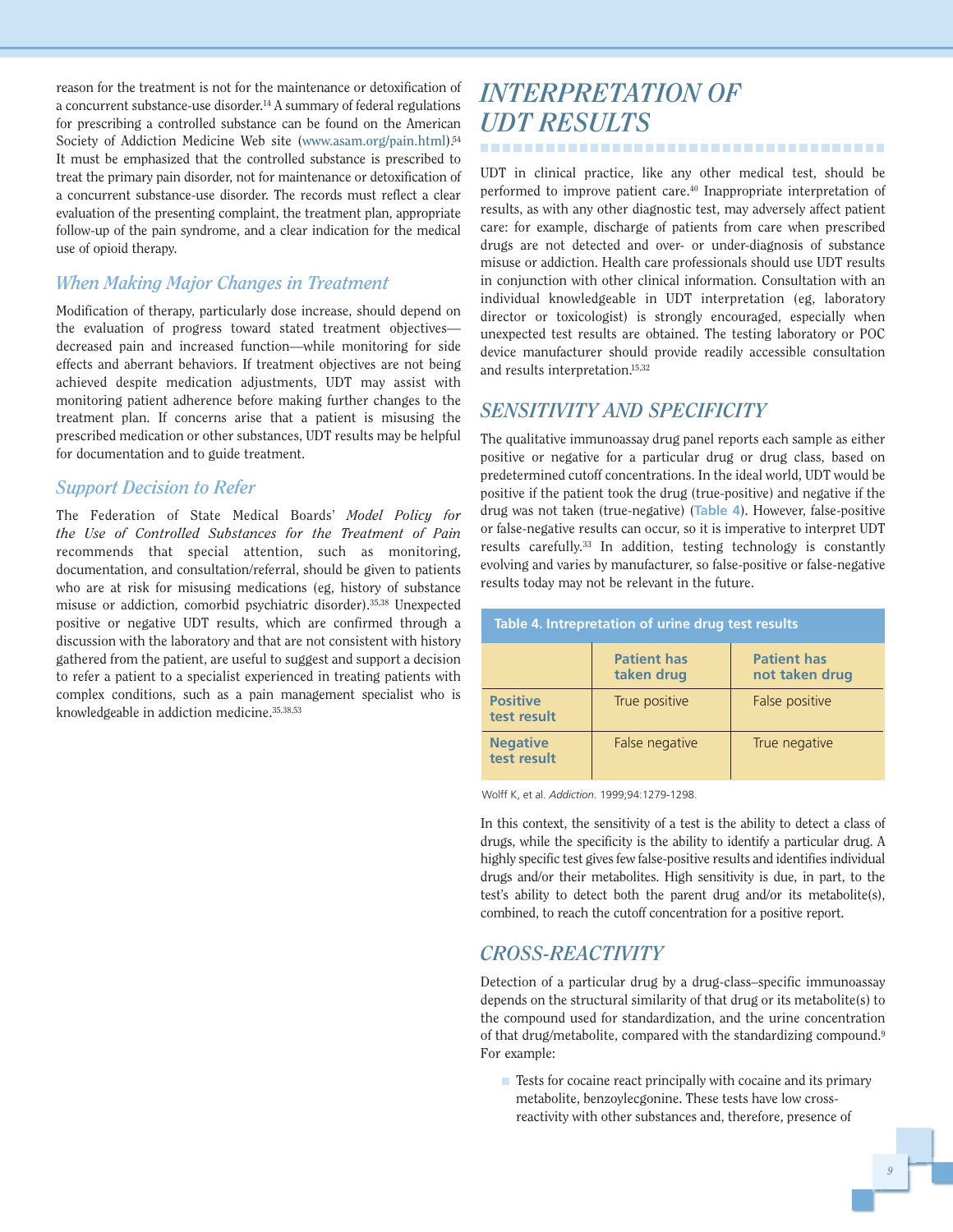cocaine (detected only with very recent use because of a short half-life) or benzoylecgonine is highly predictive of cocaine use.<sup>3</sup>

- Tests for amphetamine/methamphetamine are highly crossreactive. They may detect other sympathomimetic amines such as ephedrine and pseudoephedrine and, therefore, are less reliable for amphetamine/methamphetamine use. Further testing may be required by a more specific method, such as GC/MS and stereospecific chromatography (see page 11 for more details).
- Immunoassay testing for opiates is very responsive for morphine and codeine, but does not distinguish which is present. However, it shows a lower sensitivity for semisynthetic/ synthetic opioids, and so even large concentrations in the urine may not be reliably detected by the opiate immunoassay (see pages 12-13 for more details).9,14,55,56 A negative result does not exclude use of these opioids, but the ability of opiate immunoassays to detect semisynthetic/synthetic opioids varies among assays because of differing cross-reactivity patterns. Specific immunoassay tests for some semisynthetic/ synthetic opioids may be available (eg, oxycodone, methadone/EDDP).

Therefore, for clinical purposes, the cocaine assay would be very reliable, while the amphetamine assay would be unreliable in predicting use of the drug, and the opiate assay would be unreliable in predicting use of semisynthetic/synthetic opioids. Fortunately, GC/MS or LC/MS analysis directed toward a particular molecule on the same urine specimen will normally detect these semisynthetic and synthetic opioids—it is important to contact the laboratory when looking for a specific substance to ensure that the correct test/profile is used.

Cross-reacting compounds can also be structurally unrelated to the standardizing compound. For example, several quinolone antibiotics (eg, levofloxacin, ofloxacin) can potentially cause false-positive results for opiates by some common immunoassays, despite no obvious structural similarity with morphine.<sup>57,58</sup> Quinolones are not misidentified as opiates by GC/MS or LC/MS. There have also been cases of false-positive fentanyl results with some immunoassays for patients who are taking the antidepressant trazodone,59 and the antidepressant venlafaxine can cause false-positive PCP results with some immunoassays.<sup>60,61</sup> Examples of other agents that can cause false-positive immunoassay results are shown in **Table 5**. Interferences from some of the drugs listed have been eliminated by some manufacturers, and other interferences are expected to arise as tests are modified and new drugs come to market.

#### *TRUE-POSITIVE RESULTS*

Positive UDT results reflect recent use of the drug because most substances in urine have detection times of only 1 to 3 days.<sup>15</sup> Longterm use of lipid-soluble drugs, such as marijuana, diazepam, or ketamine, are exceptions—body fat may contain enough drug or drug metabolites to test positive for a week or more. Positive results do not usually provide enough information to determine the exposure time, dose, or frequency of use.15 There is currently no scientifically validated relationship between the concentrations reported in the urine and the doses taken of prescribed drugs.<sup>32,47,70,71</sup>

Any unexpected positive result for drugs of misuse may indicate a substance-use disorder that might otherwise have been missed. The positive result must not be ignored and may indicate a need for closer monitoring and/or possible referral to a specialist in substance misuse.24 Although the substance-use disorder does not diminish the patient's complaint of pain, it does complicate the management of it.

#### **Table 5. Examples of cross-reacting compounds for certain immunoassays**

| <b>Interfering drug</b>                                                    | <b>Immunoassay</b><br>affected* |
|----------------------------------------------------------------------------|---------------------------------|
| Quinolone antibiotics<br>(eq, levofloxacin, ofloxacin) <sup>57,58</sup>    | Opiates                         |
| Antidepressant trazodone <sup>59</sup>                                     | Fentanyl                        |
| Antidepressant venlafaxine <sup>60-62</sup>                                | Phencyclidine                   |
| Atypical antipsychotic quetiapine <sup>63</sup>                            | Methadone                       |
| Antiretroviral efavirenz <sup>64</sup>                                     | <b>THC</b>                      |
| Diet pills<br>(eg, clobenzorex, fenproporex) <sup>65,66</sup>              | Amphetamine                     |
| Promethazine (for allergies, agitation,<br>nausea, vomiting) <sup>67</sup> | Amphetamine                     |
| l-methamphetamine<br>(over-the-counter nasal inhaler) <sup>65,66</sup>     | Amphetamine                     |
| Dextromethorphan <sup>68</sup>                                             | Phencyclidine                   |
| Proton pump inhibitors<br>(such as pantoprazole) <sup>69</sup>             | <b>THC</b>                      |

\*Only some immunoassays are affected

#### *True-Positive Results That Are Misleading*

*Opiates:* For patients not prescribed morphine, the presence of morphine in urine is often assumed to be indicative of heroin use.<sup>33</sup> However, a morphine-positive UDT may also result from codeine and from morphine in foodstuffs (eg, poppy seeds in some breads/confectionery).8,15,32,72 A specimen that tests positive for morphine with the presence of 6-monoacetylmorphine (6-MAM), a heroin metabolite, is—given our current level of understanding definitive proof of recent heroin use (**Figure 1**).8 The window of detection for 6-MAM is only a few hours after heroin use due to its short biologic half-life in the body of 25 to 30 minutes. Heroin has an even shorter biologic half-life of 3 to 5 minutes and is seldom detected in UDT.8,8,16,73 When heroin use is suspected or reasonable to consider in your area, the laboratory should be questioned regarding under what conditions testing for 6-MAM would be conducted. Since 6-MAM spontaneously degrades to morphine, suspected 6-MAM positive specimens should be frozen to preserve them for retesting, if necessary.



unprescribed drugs

a6-MAM=6-monoacetylmorphine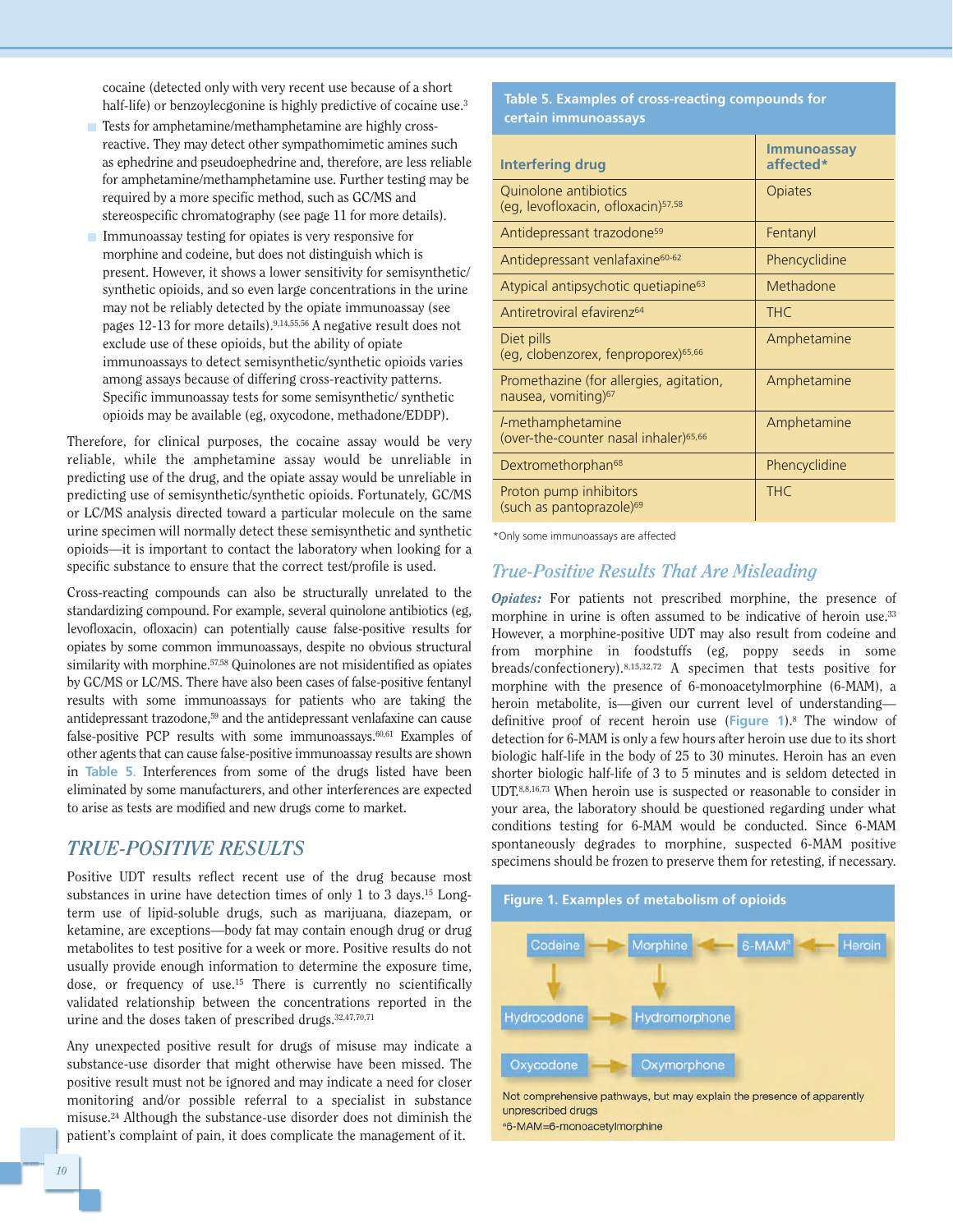#### *True-Positive Results With a Medical Explanation*

In certain cases, a patient may have a positive UDT result because of medication prescribed by another health care professional, use of OTC products, or consumption of certain foodstuffs that result in a positive screen.8 Health care professionals should maintain a list of all prescription and OTC products that a patient is taking while being prescribed controlled substances, and should require patients to notify them prior to adding any new medication. Documenting these agents prior to performing UDT will assist in interpreting both true-positive and false-positive results.

Several examples of true-positive results with a medical explanation are listed below.

#### *Opioid metabolism:* (See **Figure 1**)

- Codeine is metabolized to morphine, so both substances may occur in urine following codeine use:8,32,33
	- **–** A prescription for codeine may explain the presence of both drugs in urine.
	- **–** A prescription for codeine does not normally explain the presence of only morphine.\* This is most consistent with use of morphine or heroin.
	- **–** Prescribed morphine cannot account for the presence of codeine.
		- **•** Codeine metabolizes to morphine, but the reverse does not occur.
	- **–** Codeine alone is possible because a small proportion of patients (7% of the Caucasian population) lack the necessary activity of the cytochrome P450 (CYP) 2D6 enzymatic pathway to convert codeine to morphine.74
	- **–** Metabolism of codeine would not result in the presence of hydromorphone.
- Morphine may be metabolized to produce small amounts (generally <10%) of hydromorphone.34,75-80
- Hydrocodone may be metabolized to small quantities of hydromorphone.<sup>81,82</sup>
- $\blacksquare$  Metabolism of codeine may produce small quantities of hydrocodone.<sup>83</sup>
- Oxycodone is metabolized by CYP3A4 to noroxycodone and by CYP2D6 to oxymorphone.3,84 If the urine of a patient prescribed oxycodone tests positive for oxymorphone, a quantitative analysis should confirm—in the majority of cases—that the relative concentration of oxycodone is greater than oxymorphone.3 Test results for patients prescribed oxymorphone are easier to interpret because oxymorphone does not produce any metabolites that can be mistaken for another opioid (although oxymorphone tablets may contain up to 1% oxycodone as a manufacturing byproduct, which should generally not be detectable with UDT).3

*Cocaine:* Cocaine is a topical anesthetic clinically used in certain trauma, dental, ophthalmologic, and otolaryngologic procedures.8 A patient's urine may test positive for the cocaine metabolite, benzoylecgonine, after such a procedure for up to 2 to 3 days. However, a licensed health care professional must order its use, which can be checked through medical records or by contacting the treating health care professional. There is no structural similarity between other topical anesthetics that end in "caine" (eg, prilocaine, lidocaine) and cocaine or benzoylecgonine; therefore, cross-reaction does not occur.8 A positive UDT result for the cocaine metabolite, in the absence of a medical explanation, should be interpreted as due to deliberate use.3

*Amphetamine/Methamphetamine:* Clinical interpretation of positive amphetamine and methamphetamine results can be challenging because of the structural similarities to many prescription and OTC products, including diet agents, decongestants, and selegiline used in the treatment of Parkinsons disease. Knowledge of potential sources of amphetamine and methamphetamine can prevent misinterpretation of results.

The traditional GC/MS criteria for reporting a positive methamphetamine result is not sufficient to distinguish methamphetamine use from use of OTC products. Methamphetamine exists as 2 isomers that are designated *d*- and *l*-.8 The *d*-form has a strong stimulant effect on the central nervous system (CNS) and high misuse potential, while the *l*-form in therapeutic doses has a primarily peripheral action and is found in some OTC preparations. Routine testing, such as immunoassays or GC/MS, does not differentiate between the *d*- and *l*-forms. In a case of disputed amphetamine or methamphetamine misuse, stereospecific chromatography may be used in addition to GC/MS.

For example, the OTC Vicks® Inhaler marketed in the United States contains *l*-desoxyephedrine (*l*-methamphetamine).8 Patients whose management includes UDT should be advised not to use the Vicks® Inhaler or similar OTC preparations containing this agent because they can interfere with the interpretation of UDT results; this is particularly important in a community with a high incidence of methamphetamine misuse. Misuse of even the *l*-form can have significant CNS activity and should be addressed clinically with the patient. The Vicks® Inhaler distributed in Canada does not contain desoxyephedrine.

#### *FALSE-POSITIVE RESULTS*

False-positive results can be reported because of technician or clerical error.33 These results may also occur because of cross-reactivity with other compounds found in the urine. GC/MS and LC/MS, or similar technologies, are not influenced by cross-reacting compounds.<sup>8,15,57</sup> Review all positive results with the patient to explore possible explanations. All unexpected results should be verified with the laboratory to ensure their accuracy.

#### *TRUE-NEGATIVE RESULTS*

In most cases, negative UDT results are considered a good thing. In adherence testing, however, we look for and expect to find prescribed medications or their metabolites in the urine. UDT results positive for prescribed medications and negative for undisclosed licit and illicit drugs should be reassuring to both the patient and the health care professional.

A true-negative immunoassay result may only mean that at the time of specimen collection, concentrations of those substances for which the test was performed were below the threshold limits required to report a positive result.15,33 This may be the result of diverting the prescribed medication or running out of the drug early because of "bingeing". In the context of adherence testing, this can adversely affect the therapeutic alliance; therefore, consultation with the patient and/or testing laboratory is indicated. Additional, specific testing of the specimen may be necessary.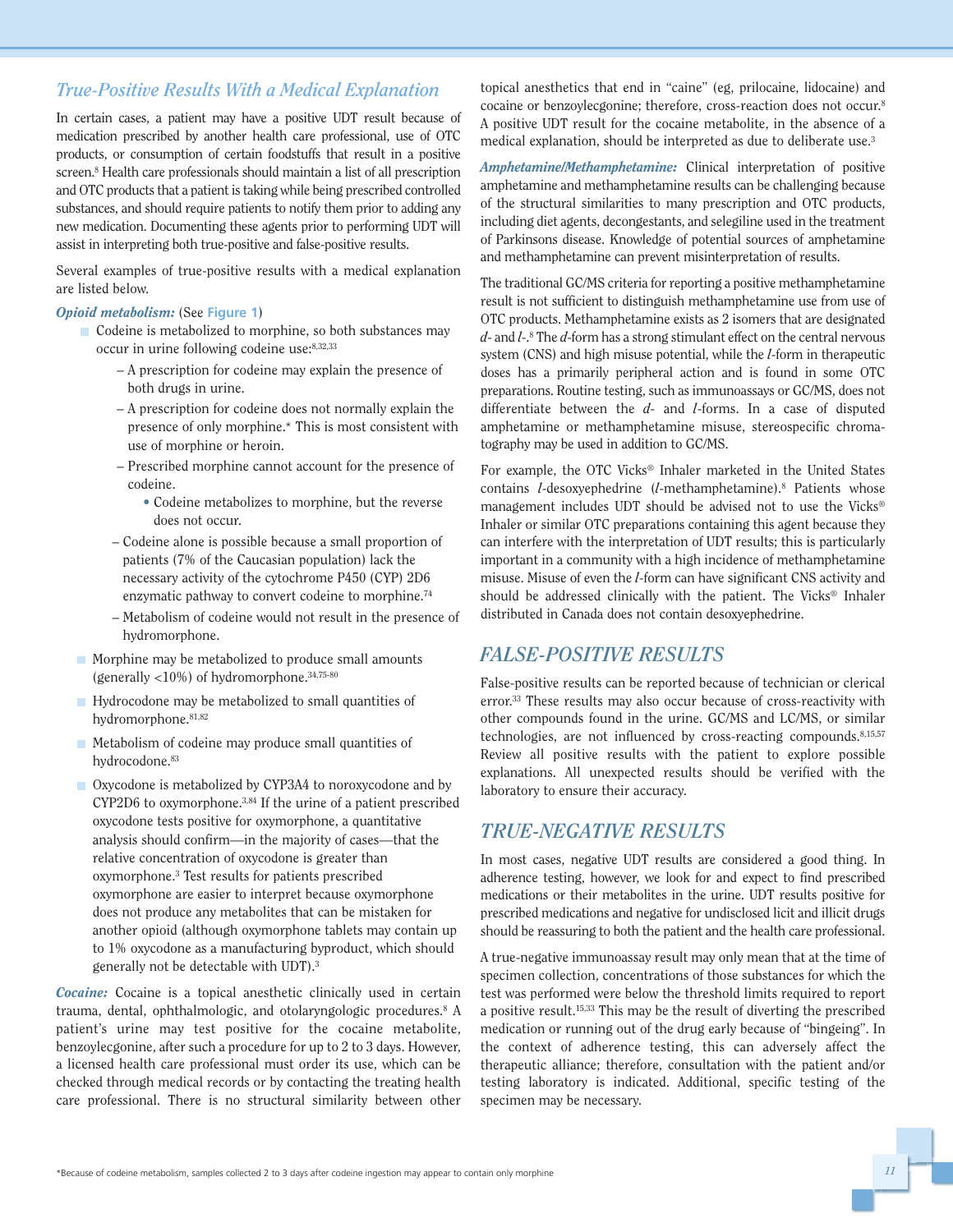Health care professionals should be aware of the time taken for drugs to be eliminated from the body because it is possible that a negative test could result from not sampling soon enough after drug consumption. Time of last use and quantity of drug(s) taken can be helpful in interpreting UDT results.

#### *FALSE-NEGATIVE RESULTS*

A false-negative result is technically defined as a negative finding in a sample known to contain the drug of interest.<sup>33</sup> This may occur through laboratory or clerical error or through tampering with the urine sample. Methods employed by a minority of patients who may attempt to influence UDT results include adulteration and substitution of urine. Adulteration or substitution should be suspected if the characteristics of the urine sample are inconsistent with normal human urine. Urine creatinine measurement is one method to test specimen validity; it is inexpensive to perform and well characterized.<sup>8</sup> If tampering is suspected, urine temperature and pH should be checked, and ordering of an "adulteration panel"\* from the laboratory should be considered.8

## *CAVEATS TO INTERPRETATION*

#### *Drug Metabolites*

In general, the concentration of the parent drug in urine exceeds that of its metabolite(s). In certain cases, UDT may detect traces of unexplained opioids (see **Figure 1**). For example, a patient who is prescribed codeine may show trace quantities of hydrocodone that may not represent hydrocodone use.83 Detection of minor amounts of hydrocodone in urine containing a high concentration of codeine should not be interpreted as evidence of hydrocodone use. In the case of a patient who is prescribed hydrocodone, quantities of hydromorphone may be detected because of hydrocodone metabolism.81,82 However, the detection of trace amounts of a potential metabolite in the absence of its parent may be a timing of administration issue rather than coadministration of a second drug. As with any unexplained test result, it is important to clarify the interpretation with someone knowledgeable in clinical toxicology.

#### *Illicit/Unprescribed Drug Use*

UDT can be a very effective means of identifying inappropriate drug use in clinical practice. Careful interpretation of the results will ensure their accuracy. A UDT result reported as "not detected" may not necessarily mean the patient has not used the drug (**Table 6**).

#### *Pitfalls of Monitoring Prescribed Medications*

*Adherence Testing:* In the case of adherence testing, we are looking for the presence of a prescribed medication or medications as evidence of their use. In this setting, not finding a drug (truenegative) is a concern and certainly merits further investigation with the patient and the testing laboratory. One or a combination of reasons may lead to not finding a prescribed medication in the patient's urine (See **Table 6**). In this case, a false-negative result may lead to concerns about misuse (ie, escalating dose leading to running out, bingeing, or worse, diversion). The most appropriate use of a negative result for a prescribed medication is to initiate a dialogue with the patient to clarify this result.

**Table 6. Reasons why a particular drug or medication is not detected in a patient's urine sample**

- The patient has not recently used the drug/medication
- The patient excretes the drug/medication and/or metabolites at a different rate than normal (eg, rapid metabolism, pH effects of the urine, effects of other drugs)
- The test used was not sufficiently sensitive to detect the drug/medication at the concentration present
- Clerical/technical errors caused a positive UDT result to be reported as negative
- The patient did not use the drug/medication

**Figure 2. Some examples of benzodiazepine**



Another limitation of UDT is that the presence of a prescribed drug cannot distinguish whether the patient has been taking the drug as directed or uses only a portion of the prescribed medication (potentially selling the rest). Therefore, it is important that UDT is interpreted within the whole clinical context of the patient, including other methods of assessing adherence (eg, pill counts, PMPs).

*Semisynthetic Opioids:* The most widely used opiate immunoassay detects morphine and codeine, but does not reliably detect semisynthetic opioids, such as oxycodone, oxymorphone, buprenorphine, or hydromorphone (**Table 7**), unless an immunoassay directed toward that particular molecule is used.8 It is possible that some semisynthetic opioids, even at high concentrations, will be inconsistently detected by the immunoassay tests because of incomplete cross-reactivity.

*Synthetic Opioids:* Only immunoassays specifically directed toward the molecule will detect synthetic opioids, such as methadone or fentanyl.

In a recent study of physician practices and knowledge, however, only 12% of primary care physicians correctly knew that testing for oxycodone must be specifically requested when ordering UDT.85 Most respondents were unaware that oxycodone is not detected by most opiate immunoassays.<sup>85</sup> In another study, only 23% of family physicians receiving an abnormal or unexpected UDT result indicated that they would consult with the laboratory about the possible meaning of the result.<sup>31</sup>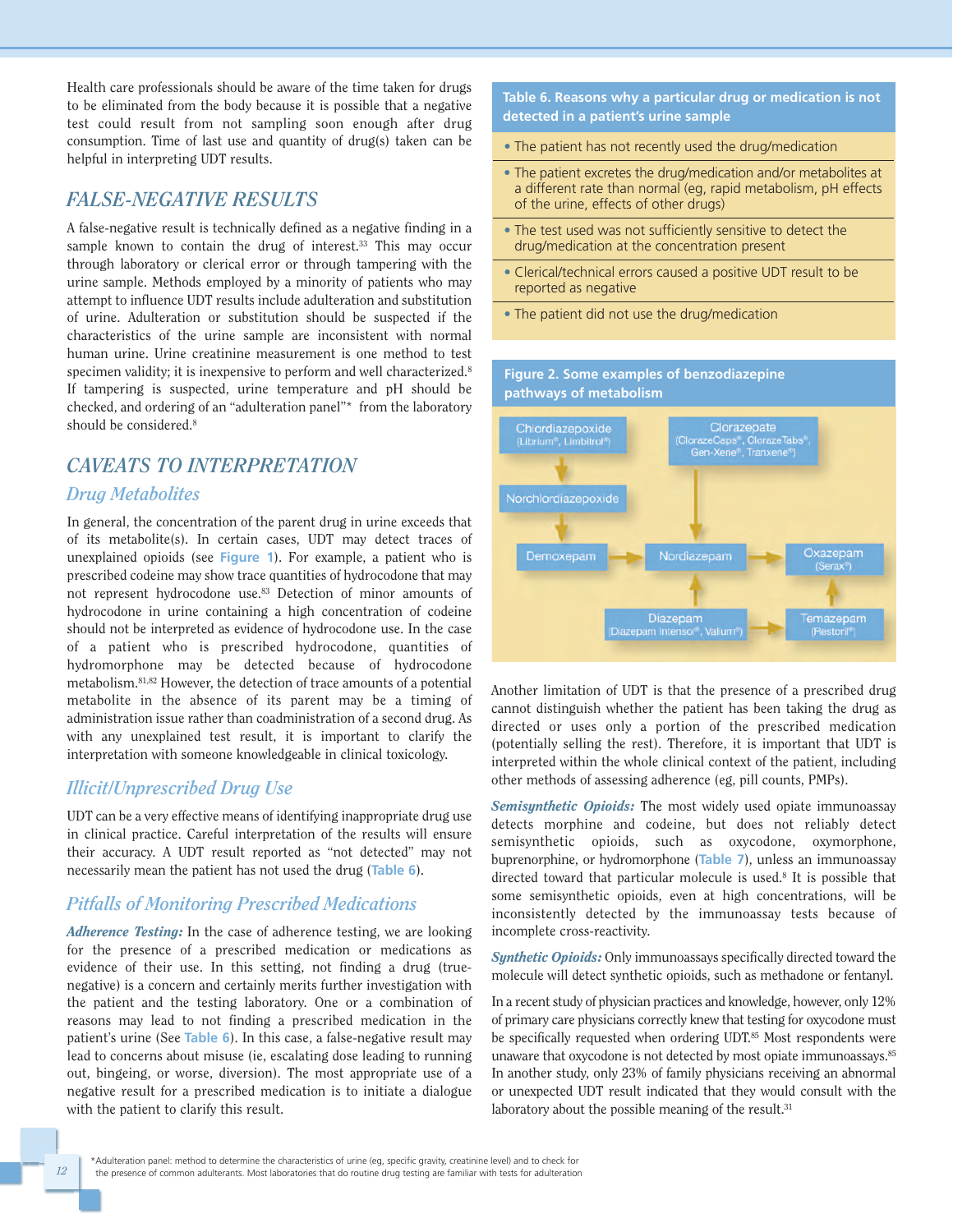| <b>Table 7. Source of opioid analgesics</b> |                                                       |                                           |
|---------------------------------------------|-------------------------------------------------------|-------------------------------------------|
| <b>Natural</b><br>(extracted from opium)    | <b>Semisynthetic</b><br>(derived from opium extracts) | <b>Synthetic</b><br>(completely man-made) |
| $\bullet$ Codeine                           | • Hydrocodone                                         | • Meperidine                              |
| • Morphine                                  | • Oxycodone                                           | • Fentanyl family                         |
| • Thebaine                                  | · Hydromorphone                                       | • Propoxyphene                            |
|                                             | • Oxymorphone                                         | • Methadone                               |
|                                             | · Buprenorphine                                       | • Tapentadol                              |

*Benzodiazepines:* Variability in immunoassay cross-reactivity also applies to benzodiazepines. While many benzodiazepines are generally detected by immunoassay, not all benzodiazepines are equally detectable by all reagents. Clinicians should carefully interpret the presence or absence of the benzodiazepine class when assessing treatment adherence. They should be aware of the metabolic pathways of different benzodiazepines in order to correctly interpret results (**Figure 2**).

*Concentration Effects:* It is important to know the threshold concentrations that your laboratory uses when interpreting a report of "no drug present."1,33 A drug may be present in the sample, but below the laboratory's reporting cutoff concentrations. Measuring creatinine in the urine sample will indicate if the urine is dilute, which may affect the detection of substances that are around the threshold concentration for reporting (eg, prescribed medications at therapeutic levels). Positive results in dilute urine are readily interpretable, but a negative result in dilute urine can be problematic.

*Amount of Drug Taken:* At this time, there is no scientifically validated relationship between the amount of drug taken and urine drug concentration. Therefore, UDT cannot indicate the amount of drug taken, when the last dose was administered, or the source of that drug.4,32 Recently, some laboratories have offered technology to calculate a normalized value based on the patient's height and weight and the specimen's pH and specific gravity to extrapolate the dosage. Many other factors can influence the absorption, distribution, metabolism, and elimination of a drug. These include genetic polymorphisms (eg, enzyme deficiencies), renal and hepatic function, disease states, body surface area and muscle mass, cardiac output, drug-drug interactions, drug-food interactions, and age. Therefore, at this time, UDT measurements should not be used to extrapolate backward and make specific determinations regarding dose of the prescribed drug. Software and laboratory products have not yet been fully validated scientifically and peer reviewed in the medical literature. Interpreting UDT beyond the current scientific knowledge may put health care professionals and patients at medical and/or legal risk.<sup>47,71</sup> Other laboratories utilize normalized urine concentrations in comparison to statistical outcomes in very large drug-usage populations. Such comparison ranges may provide a measure of adherence with drug use, and ranges of doses (ie, in range, low, or high) may be reported. These may be useful to allow the clinician a tool for consultation with a patient.

## *MYTHS Passive Inhalation*

Passive smoke inhalation does not explain positive marijuana results at typical cutoffs (50 ng/mL).<sup>8,15</sup> If a positive result occurs, counseling the patient about the use of marijuana and reinforcing the boundaries set out in the treatment agreement will be more useful than taking a confrontational approach. Repeated positive results for marijuana should be viewed as evidence of ongoing substance misuse that requires further evaluation and possible treatment.

#### *Medical Cannabinoids*

11-nor-delta-9-tetrahydrocannabinol (THC) is the principal active ingredient of smoked marijuana (*Cannabis sativa* L.). THC has been marketed under the trade name Marinol® (dronabinol) for the control of nausea and vomiting in cancer patients receiving chemotherapy and as an appetite stimulant for AIDS patients.86 The synthetic cannabinoid nabilone (Cesamet®) is also approved to treat nausea and vomiting associated with cancer chemotherapy in patients who have failed to adequately respond to conventional antiemetics.87,88 Another drug currently available in Canada (in clinical trials in the United States) is Sativex® containing THC and cannabidiol extracted from *Cannabis sativa* L., which is indicated as adjunctive treatment for the symptomatic relief of neuropathic pain in multiple sclerosis in adults, but is also used in clinical practice for other neuropathic pain states and as an adjunctive analgesic in patients with advanced cancer.89-91

Smoked cannabis, orally administered Marinol®, and buccal Sativex® all produce immunoassay-positive screen results for the THC metabolite 11-nor-delta-9-tetrahydrocannabinol-9-carboxylic acid (THCA). More specific testing may be able to distinguish the subtle differences between smoked and pharmaceutical THC. However, Cesamet® does not trigger a positive immunoassay screen or a confirmatory GC/MS for THCA because it does not contain THC.<sup>87</sup> There have been reports of false-positive urine immunoassay tests for cannabinoids in patients receiving proton pump inhibitors, such as pantoprazole (Protonix®).69 However, a confirmatory test such as GC/MS or LC/MS rules out this cross-reactivity.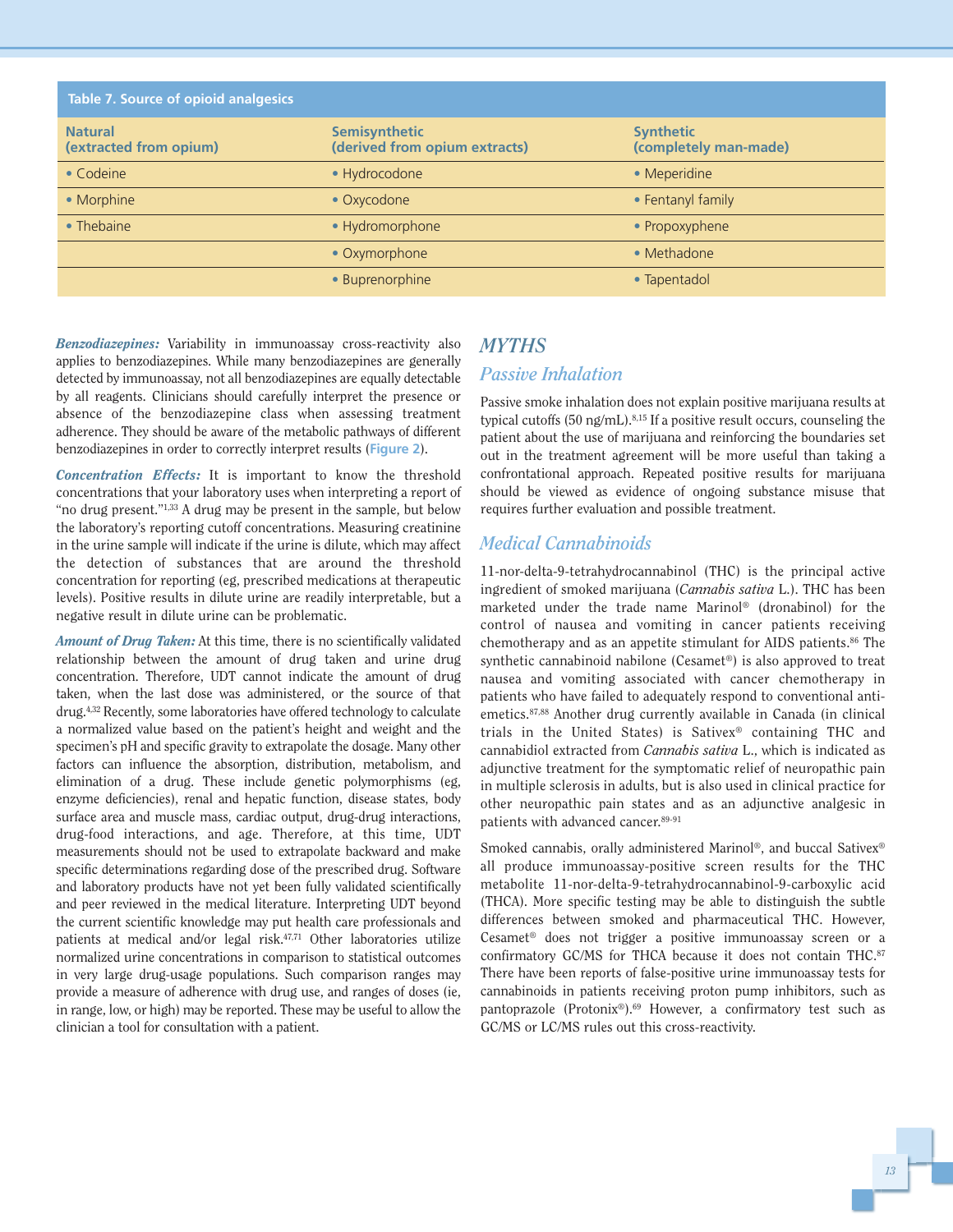#### *Food Products and Coca Tea*

Legally obtained hemp food products are increasingly available in retail stores. Although hemp products do not appear to be psychoactive, there have been concerns that ingestion of these food products, which contain traces of THC, may cause a positive UDT result for cannabinoids.92,93 However, multiple studies have found that the THC concentrations typical in hemp products are sufficiently low to prevent a positive immunoassay result.92,93 There was a recent report by the Centers for Disease Control and Prevention of inadvertent ingestion of marijuana among a group of preschool teachers who experienced nausea, dizziness, headache, and numbness/tingling of fingertips after consumption of brownies purchased from a sidewalk vendor.94 Analysis detected cannabinoids in a recovered sample of the brownies and 1 of 2 patients who sought medical attention had a urine sample test positive for THC.94

There have been documented cases of cocaine ingestion by drinking tea made from coca leaves.8,95 Although such tea may be available for purchase by unknowing consumers, the product—containing cocaine and/or related metabolites—is illegal under the US Drug Enforcement Administration and US Food and Drug Administration regulations. Patients should be advised not to ingest hemp products or coca tea.



## *ALTERNATIVE TECHNOLOGIES FOR DRUG TESTING: BENEFITS & LIMITATIONS* -------------------------------------

Drugs can be detected in many other biologic specimens, including hair, oral fluid, blood, sweat, nails, and semen.<sup>96</sup> Several specimens are available as alternatives to urine for drug testing, including blood, oral fluid, hair, and sweat.<sup>1,65</sup> This section will briefly compare with urine the pattern of information offered by each specimen regarding drug use over time and particular strengths and weaknesses regarding the type of information that may be obtained, ease of collection, degree of invasiveness, analytical and testing considerations, interpretation of results, and cost.5,7,65,96

The window of drug detection for urine, hair, oral fluid, and sweat are not identical, but the results from each specimen can complement each other (**Figure 3**).65,70,97 Characterization of the disposition of different drug classes in these biologic matrices and the effect of chemical, physiologic, and pharmacologic factors are important for accurate interpretation of results.<sup>98-100</sup> Some drug classes are more difficult to detect than others for a given type of specimen.<sup>1,97</sup>

*Blood:* Blood testing can effectively detect low levels of substances and practically is a better sample for the assessment of an intoxicated patient.1 However, it is an invasive and expensive procedure with a window of detection that is limited to current drug use, and is not as amenable to rapid screening procedures.65

*Oral Fluid:* Oral fluid testing is increasing in popularity because it overcomes some of the problems of urine, which include accessible collection in almost any location, less embarrassment, observable conditions, and limited invasiveness.11,65,98,101-103 Researchers comparing the effectiveness of oral fluid testing with UDT found a similar pattern and frequency of positive drug test results in the general workforce over the same general period.65,104

Oral fluid is composed of saliva, mixed with gingival crevicular fluid, buccal and mucosal transudates, cellular debris, bacteria, and residue of ingested products.98 Oral fluid specimens are considered to reflect circulating drug concentrations because salivary glands are highly perfused, allowing rapid transfer of a drug from blood to oral fluid.98 Thus drugs are detected earlier in saliva than in urine, but for shorter time periods.11 Oral fluid is generally useful for detecting drugs in the range of less than 1 hour up to 4 hours, but some drugs can be detected for up to 24 hours.65,97 It is amenable particularly to post-accident testing.

Collection procedures are not standardized and can affect drug concentrations.11 Specimens are collected by having the patient expectorate into a container, or by using a commercially available collection device. Absorption of the drug to the material of a collection device also introduces issues of drug recovery compared with neat oral fluid.<sup>11,98,105</sup> The sample volume of saliva necessary for laboratory testing may be difficult to obtain, and considerably lower drug concentrations compared with urine present an analytical challenge.11

Oral fluid as a test matrix shows promise for detection of recent drug use, and a significant body of scientific literature documents aspects such as drug disposition and detection times.<sup>11,98</sup> It has not yet been determined, however, whether adulterants exist that can be safely placed in the mouth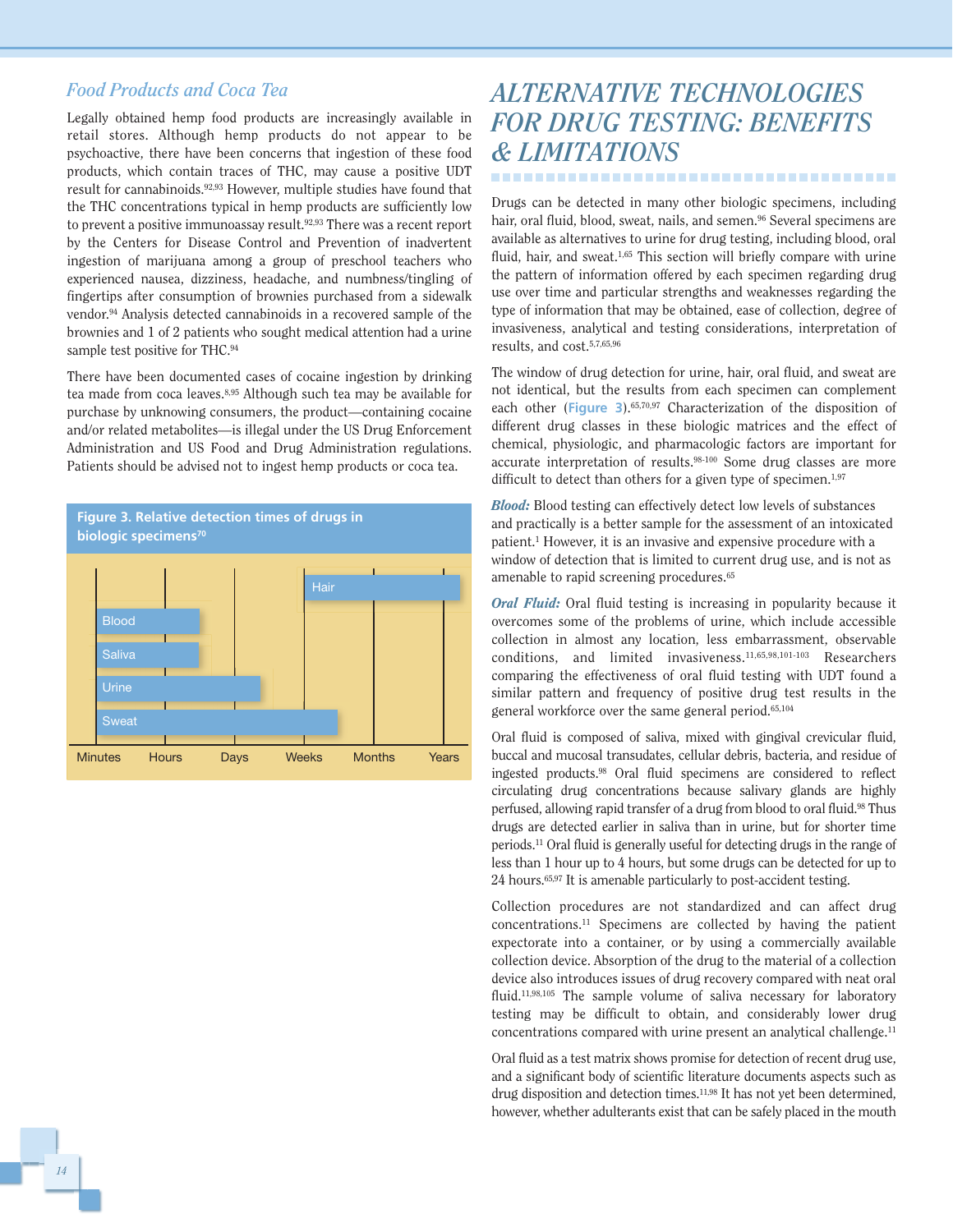to produce false-negative results, and evidence on interferences of common compounds present in the mouth, residual drug in the oral cavity, and other issues of manipulation are currently lacking.11,98,105

*Hair:* The disposition of drugs in the body includes incorporation into growing hair.106 Hair may be useful to objectively document past drug use, but it is usually inefficient for clinical testing.65,106 Testing hair can extend the window of detection for a drug to weeks, months, or even years depending on the length of the hair tested.65,97,107 However, dose and time relationships for drugs in hair are not clear—some studies support that segmental hair analysis can provide a chronologic record of drug use, but others have found high variability in such results.7,32,96

Several mechanisms for incorporation of drugs into hair have been proposed.106 Drugs can diffuse from arterial capillaries near the root into hair matrix cells at the base of hair follicles, and drugs in sweat and sebum on the skin's surface contact hair and contribute to drug incorporation.99,106 The ability of hair testing to distinguish drug use from external contamination (eg, drugs in smoke or the environment) remains controversial.96,106 Measuring metabolites and washing hair samples can help prevent false-positive results from external contamination.<sup>106</sup>

Darkly pigmented hair has a greater capacity to bind a drug than hair that is light or gray, leading to the claim that hair analysis might have a color or racial bias.7,32,33,65,96 Other disadvantages of hair analysis to validate drug use include irregular growth, labor-intensive sample preparation, low analyte concentrations, and excessive cost.<sup>7,33,96</sup> Differences in hairstyle lengths may affect ability to analyze hair specimens, and hair treatments such as bleaching, dyeing, and permanent waves can alter drug concentrations in hair.<sup>96</sup> However, methods for evading UDT do not affect hair analysis, and collection can be performed under close supervision.<sup>107</sup>

*Sweat:* Sweat could potentially provide a convenient, less invasive collection method and a longer detection window than urine for most drugs.99,108 The window of drug detection for a sweat patch is a cumulative measure of drug use from shortly before the patch is applied until it is removed, which may be from several days to weeks.65,97,99 Sweat testing may be most useful to deter future drug use in patients participating in substance-use treatment programs, but would not be useful to monitor drug use for pain management.<sup>65,97,99</sup>

The mechanisms by which drugs are incorporated into sweat are not fully understood.100 Drugs primarily passively diffuse from blood to the sweat gland, but also dissolve in sweat on the skin's surface after diffusing through the stratum corneum.100,108 Sources of drug concentration variability include the site of patch application, intrasubject and intersubject variability in sweat production, loss or dynamic exchange of drug between the patch and skin, and environmental contamination.99,100,108 Newer nonocclusive patches use a transparent film that allows oxygen, carbon dioxide, and water vapor to escape. Researchers have demonstrated low acceptability by patients (only half of applied patches were brought back attached to the skin) and a low sensitivity for detecting illicit opioid use (sweat patches detected one-third of illicit opioid-use instances detected by weekly UDT).108

*Alternative Specimens Summary:* New diagnostic tests are developed to improve clinical utility, accuracy, convenience for the patient and/or clinician, and to decrease expense and turnaround time.101 Different biologic matrices have different cutoff concentrations for various drugs, but criteria for specimen validity evaluation for hair, oral fluid, and sweat-patch specimens have yet to be defined.97 At present, much of the available knowledge on drug disposition in biologic matrices has been generated from single- or multiple-dosing studies, but information is limited in chronic users.98 Ethical issues exist in the study of many licit and illicit drugs that preclude their study under conditions that simulate "real-world use", and relevant information may never be available.<sup>98</sup> Oral fluid is promising and may be a valuable complement to UDT in clinical pain management settings.108

#### *Alcohol Abstinence*

Alcohol (ethyl alcohol, ethanol) is the most frequently abused drug. It can be tested in breath using a handheld device. The concentrations in breath parallel those in blood and the brain and relate to impairment. Alcohol, however, has a short duration in the body and is only detected for hours following use. Ethyl glucuronide (EtG) is a minor metabolite of alcohol formed by conjugation.109 While most alcohol is metabolized by alcohol dehydrogenase to carbon dioxide and water, a small portion is conjugated to EtG, a stable, nonvolatile, water-soluble substance that can persist in the urine for several days (up to 80 hours, although there is wide inter-individual variability).<sup>110-112</sup> Thus, EtG becomes a sensitive and specific marker to detect alcohol use or exposure, and the test has recently become commercially available. The EtG test may be useful to help motivate patients to remain or become abstinent from alcohol by providing objective evidence of abstinence, or to demonstrate abstinence when advocating for patients. The test is not useful to measure a reduction in alcohol intake.

Although alcoholic beverages contain alcohol in high concentrations, alcohol can also be found in some OTC cough products, mouthwashes, communion wine, "nonalcoholic" beer, and food. Such incidental exposure can lead to a positive EtG test even when alcoholic beverages were not consumed. There is no established cutoff concentration, and various laboratories may offer different interpretations.109 Generally, concentrations below 100 ng/mL will require total abstinence, including the elimination of all incidental exposures. While concentrations above 1500 ng/mL are generally positive from alcoholic beverage use, concentrations below 1500 ng/mL may be the result of possible incidental exposure. More information is needed to understand potential causes of false-positive or false-negative EtG results; for example, one study found that a urinary tract infection is a risk factor for false-negative EtG in the detection of recent alcohol consumption.113 Significantly elevated EtG concentrations can result from hand washing with common hand disinfectants (eg, Purell, 62% ethyl alcohol).114 EtG test results should be used as a diagnostic aid in the total management of the patient. Health care professionals are cautioned that alcohol is present in many non-beverage products that can produce a positive result, and a full evaluation of all positive results needs to be made.

The US Department of Health and Human Services has issued a boxed warning which states:<sup>115</sup>

*Currently, the use of an EtG test in determining abstinence lacks sufficient proven specificity for use as primary or sole evidence that an individual prohibited from drinking, in a criminal justice or a regulatory compliance context, has truly been drinking. Legal or disciplinary action based solely on a positive EtG, or other test discussed in this* Advisory*, is inappropriate and scientifically unsupportable at this time. These tests should be considered as potential valuable clinical tools, but their use in forensic settings is premature.*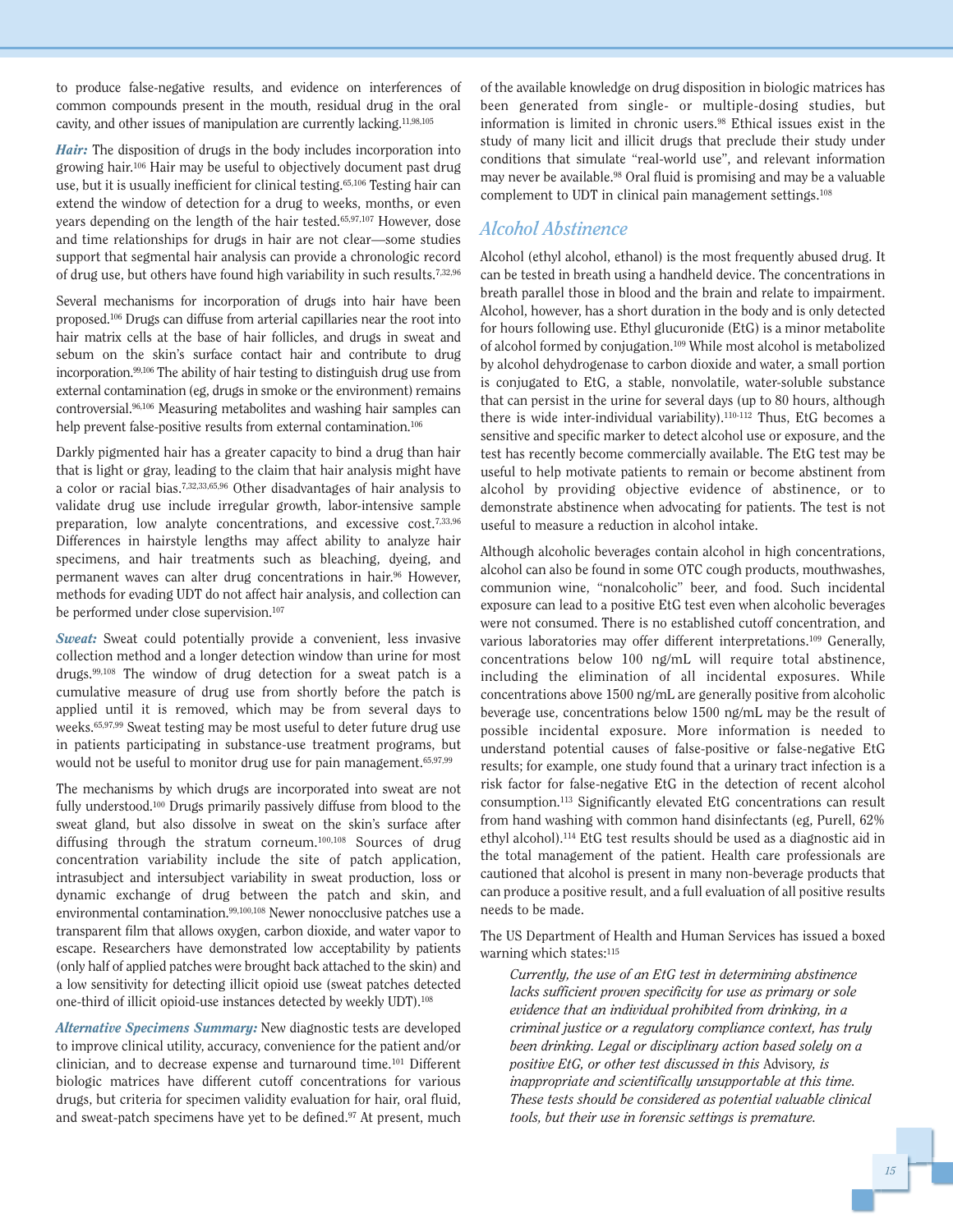## *CONCLUSIONS*

UDT can be an effective tool for health care professionals in the assessment and ongoing management of patients who:

,,,,,,,,,,,,,,,,,,,,,,,,,,,,,,,,,,,,,,

- $\blacksquare$  Have or may have the disease of addiction
- $\blacksquare$  Have other relevant medical conditions or diagnoses
- Will be, or are being, treated over the long term with controlled substances, including opioids (not for acute pain)

Because substance-use disorders are common, UDT should be considered a core tool in primary care. The clinician can use a discordant UDT result to motivate patient behavior change. However, testing without an appropriate strategy for interpreting results can do harm. A working relationship with the testing laboratory or test kit provider is essential to accurately interpret UDT results. Most importantly, a health care professional should strive for a relationship of mutual honesty and trust with the patient when using UDT in his or her clinical practice. Therefore, the use of UDT should be consensual, be designed to help patients, and assist health care professionals to advocate for the health and well-being of their patients.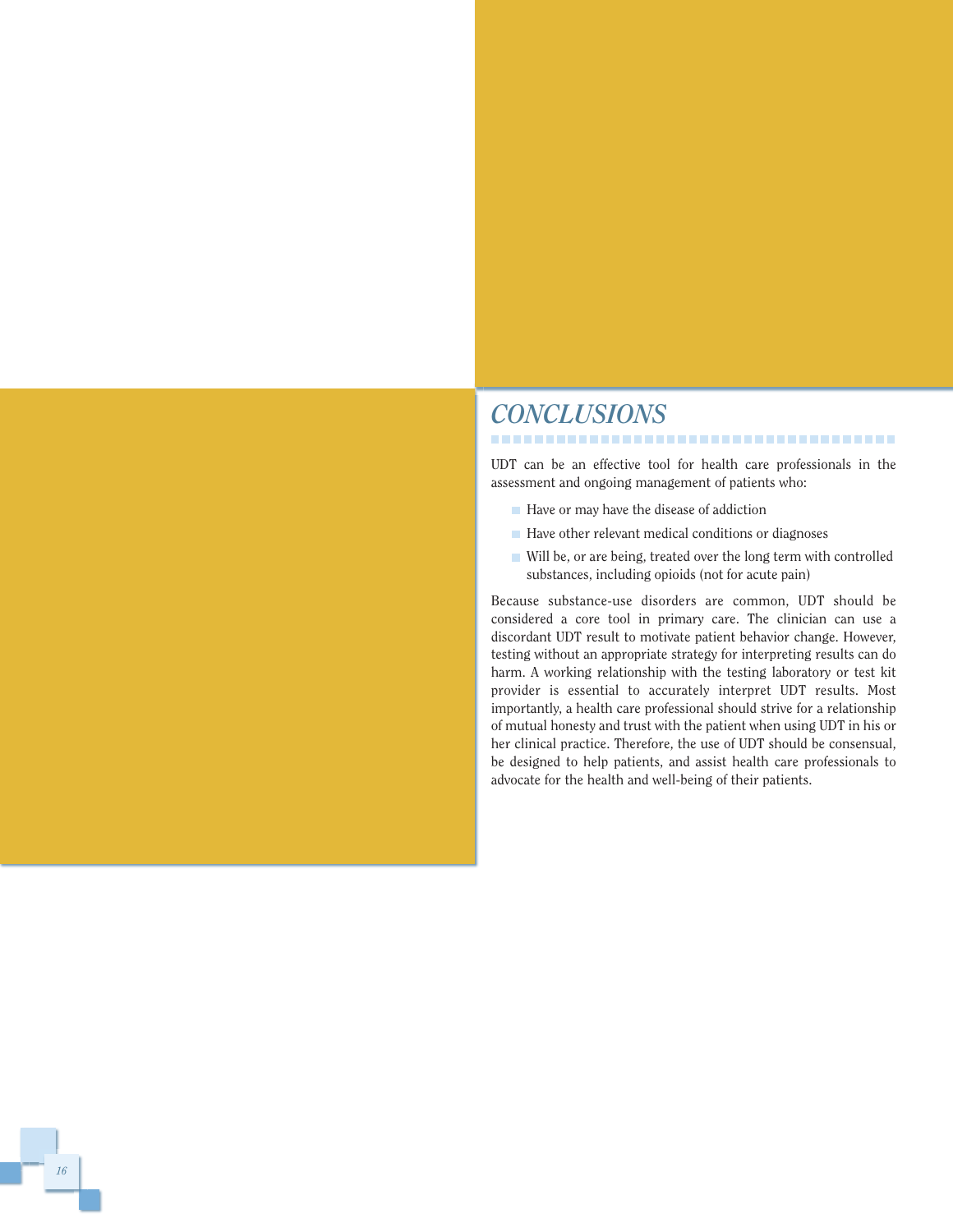#### *PRACTICAL STRATEGIES*

- Select a testing laboratory or POC device supplier
- For limited testing, establish a routine UDT immunoassay panel:
	- **–** Recommended drugs/drug classes to screen for are:
		-
		- Cocaine Methadone
		- **•** Amphetamines (including ecstasy) Marijuana
			-
		- Opiates Benzodiazepines
		- **•** Oxycodone
	- **–** Additional tests may be added as needed
	- **–** Confirmation testing may be added
- For patients prescribed opioids, request LOD testing to increase likelihood of detecting prescribed medications:
	- **–** GC/MS or LC/MS identification
	- **–** Many laboratories have a specific chromatographic pain management panel that may include the following:

| <b>Amphetamines</b> | <b>Barbiturates</b>                                                 | <b>Benzodiazepines</b>                                                       | <b>Opioids</b>                                                                                                                                                                                           | <b>Miscellaneous</b>                |
|---------------------|---------------------------------------------------------------------|------------------------------------------------------------------------------|----------------------------------------------------------------------------------------------------------------------------------------------------------------------------------------------------------|-------------------------------------|
| Amphetamine         | Amobarbital                                                         | Alprazolam                                                                   | Codeine                                                                                                                                                                                                  | Carisoprodol                        |
| Methamphetamine     | <b>Butabarbital</b>                                                 | Chlordiazepoxide                                                             | Dihydrocodeine                                                                                                                                                                                           | Meprobamate                         |
| Phentermine         | <b>Butalbital</b><br>Pentobarbital<br>Phenobarbital<br>Secobarbital | Clonazepam<br>Clorazepate<br>Diazepam<br>Flurazepam<br>Lorazepam<br>Oxazepam | Fentanyl<br><b>Illicit Drugs</b><br>Hydrocodone<br>Cocaine/Crack<br>Hydromorphone<br>Heroin<br>Meperidine<br><b>MDA</b><br>Methadone<br><b>MDEA</b><br>Morphine<br><b>MDMA</b><br>Oxycodone<br>Temazepam |                                     |
| imen collection:    |                                                                     |                                                                              | Oxymorphone<br>$D_{\text{non}}$                                                                                                                                                                          | Marijuana<br>Paramethoxyamphetamine |

Propoxyphene

- $\blacksquare$  Spec
	- **–** Random collection is preferred
	- **–** Unobserved urine collection is usually acceptable
	- **–** If tampering is suspected, check urine temperature, pH, and creatinine concentration and consider ordering an "adulteration panel" from your laboratory
		- **•** Submit the suspected sample as well as a fresh sample

**UDT** results:

- **–** Consult with laboratory regarding ANY unexpected results
- **–** Schedule an appointment to discuss abnormal/unexpected results with the patient; discuss in a positive, supportive fashion to enhance readiness to change opportunities
- **–** Use results to strengthen the health care professional-patient relationship and to support positive behavior change
- **–** Chart results and interpretation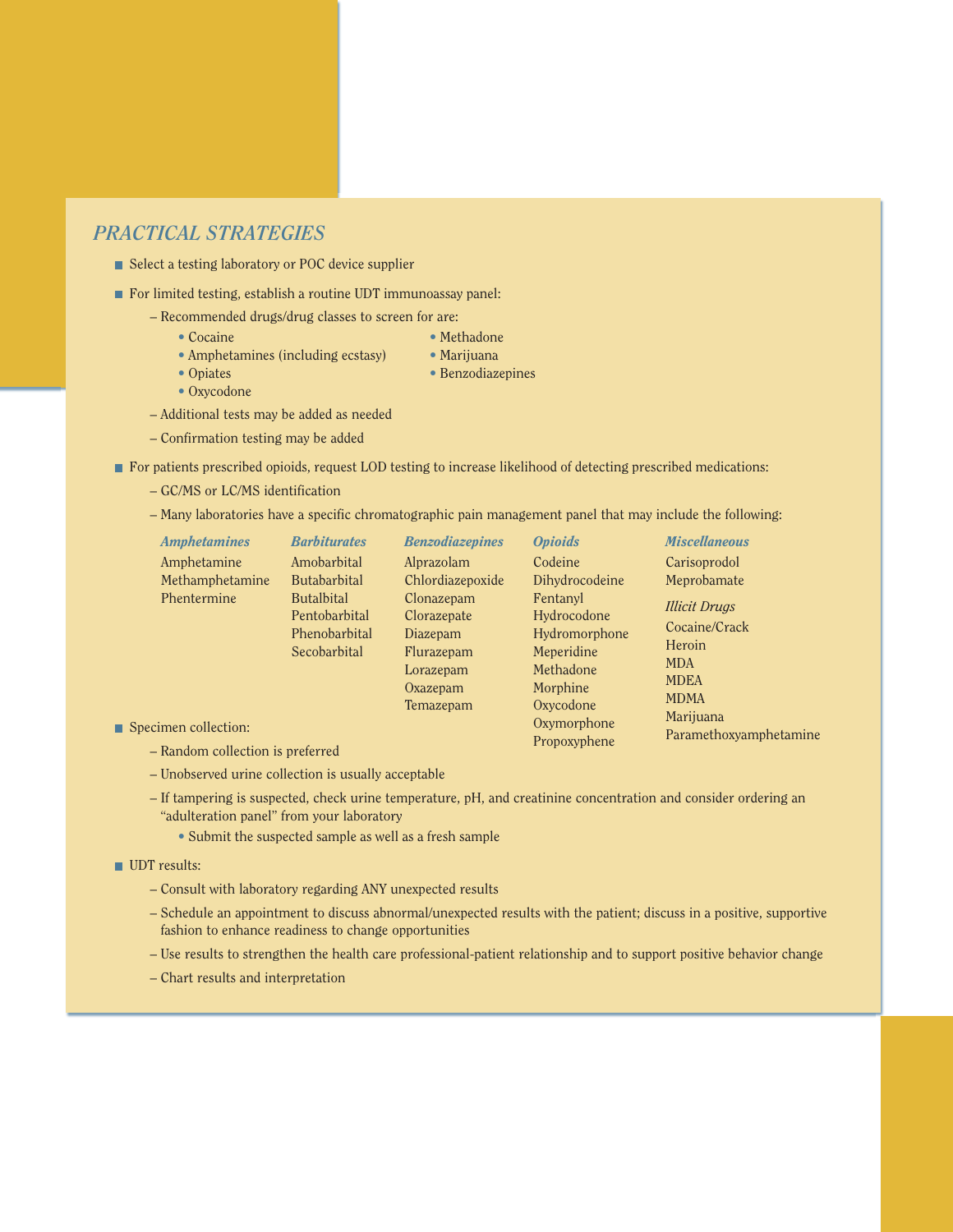#### *REFERENCES*

--------------------------------------

- 1. Hammett-Stabler CA, Pesce AJ, Cannon DJ. Urine drug screening in the medical setting. *Clin Chim Acta.* 2002;315:125-135.
- 2. Perrone J, De Roos F, Jayaraman S, Hollander JE. Drug screening versus history in detection of substance use in ED psychiatric patients. *Am J Emerg Med*. 2001;19:49-51.
- 3. Cone EJ, Caplan YH. Urine toxicology testing in chronic pain management. *Postgrad Med*. 2009;121:91-102.
- 4. Galloway JH, Marsh ID. Detection of drug misuse—an addictive challenge. *J Clin Pathol*. 1999;52:713-718.
- 5. Passik SD, Schreiber J, Kirsh KL, Portenoy RK. A chart review of the ordering and documentation of urine toxicology screens in a cancer center: do they influence patient management? *J Pain Symptom Manage*. 2000;19:40-44.
- 6. Brasseux C, D'Angelo LJ, Guagliardo M, Hicks J. The changing pattern of substance abuse in urban adolescents. *Arch Pediatr Adolesc Med*. 1998;152:234-237.
- 7. Kintz P, Samyn N. Use of alternative specimens: drugs of abuse in saliva and doping agents in hair. *Ther Drug Monit*. 2002;24:239-246.
- 8. Shults TF. *Medical Review Officer Handbook*. 8th ed. North Carolina: Quadrangle Research, LLC; 2002.
- 9. Yang JM. Toxicology and drugs of abuse testing at the point of care. *Clin Lab Med*. 2001;21:363-374, ix-x.
- 10. Crouch DJ, Walsh JM, Cangianelli L, Quintela O. Laboratory evaluation and field application of roadside oral fluid collectors and drug testing devices. *Ther Drug Monit.* 2008;30:188-195.
- 11. The National Academy of Clinical Biochemistry. Laboratory medicine practice guidelines: Evidence-based practice for point-of-care testing. Nichols JH, editor. Washington, DC: AACC Press; 2006.
- 12. Nichols JH, Christenson RH, Clarke W, et al; National Academy of Clinical Biochemistry. Executive summary. The National Academy of Clinical Biochemistry Laboratory Medicine Practice Guideline: evidence-based practice for point-of-care testing. *Clin Chim Acta*. 2007;379:14-28.
- 13. George S, Braithwaite RA. Use of on-site testing for drugs of abuse. *Clin Chem*. 2002;48:1639-1646.
- 14. Administering or dispensing of narcotic drugs. *Fed Regist*. 2004; 21 CFR§1306.07. http://edocket.access.gpo.gov/cfr\_2004/aprqtr/pdf/21cfr1306.07.pdf.
- 15. Casavant MJ. Urine drug screening in adolescents. *Pediatr Clin North Am*. 2002;49: 317-327.
- 16. Vandevenne M, Vandenbussche H, Verstraete A. Detection time of drugs of abuse in urine. *Acta Clin Belg*. 2000;55:323-333.
- 17. Cook JD, Caplan YH, LoDico CP, Bush DM. The characterization of human urine for specimen validity determination in workplace drug testing: a review. *J Anal Toxicol*. 2000;24:579-588.
- 18. Cook JD, Strauss KA, Caplan YH, LoDico CP, Bush DM. Urine pH: the effects of time and temperature after collection. *J Anal Toxicol*. 2007;31:486-496.
- 19. Code of Federal Regulations. 49 CFR §40. DHHS NCLP Program Document (PD) #035. *Office of the Federal Register* [serial online] 1998. http://www.access.gpo.gov/ nara/cfr/cfr-table-search.html.
- 20. Department of Health and Human Services SAMHSA. Mandatory Guidelines for Federal Workplace Drug Testing Programs; Notice. *Fed Regist*. 2008;73:71858-71907.
- 21. Code of Federal Regulations. 49 CFR §40.29. *Office of the Federal Register* [serial online] 1998. http://www.access.gpo.gov/nara/cfr/cfr-table-search.html.
- 22. Simpson D, Braithwaite RA, Jarvie DR, et al. Screening for drugs of abuse (II): Cannabinoids, lysergic acid diethylamide, buprenorphine, methadone, barbiturates, benzodiazepines and other drugs. *Ann Clin Biochem.* 1997;34(Pt 5):460-510.
- 23. Office of National Drug Control Policy. *What You Need to Know About Drug Testing in Schools*. 2002.
- 24. Gourlay DL, Heit HA, Almahrezi A. Universal precautions in pain medicine: a rational approach to the treatment of chronic pain. *Pain Med*. 2005;6:107-112.
- 25. Heit HA, Gourlay DL. Urine drug testing in pain medicine. *J Pain Symptom Manage*. 2004;27:260-267.
- 26. Chou R, Fanciullo GJ, Fine PG, et al; American Pain Society-American Academy of Pain Medicine Opioids Guideline Panel. Clinical guidelines for the use of chronic opioid therapy in chronic noncancer pain. *J Pain*. 2009;10:113-130.
- 27. Katz NP, Adams EH, Chilcoat H, et al. Challenges in the development of prescription opioid abuse-deterrent formulations. *Clin J Pain*. 2007;23:648-660.
- 28. Hattab EM, Goldberger BA, Johannsen LM, et al. Modification of screening immunoassays to detect sub-threshold concentrations of cocaine, cannabinoids, and opiates in urine: use for detecting maternal and neonatal drug exposures. *Ann Clin Lab Sci*. 2000;30:85-91.
- 29. Gourlay DL, Heit HA. Compliance monitoring in chronic pain management. In: Fishman SM, Ballantyne JC, Rathmell JP, eds. *Bonica's Management of Pain*. 4th ed. Philadelphia, PA: Lippincott Williams & Wilkins; 2009.
- 30. Adams NJ, Plane MB, Fleming MF, Mundt MP, Saunders LA, Stauffacher EA. Opioids and the treatment of chronic pain in a primary care sample. *J Pain Symptom Manage*. 2001;22:791-796.
- 31. Reisfield GM, Webb FJ, Bertholf RL, Sloan PA, Wilson GR. Family physicians' proficiency in urine drug test interpretation. *J Opioid Manag*. 2007;3:333-337.
- 32. Braithwaite RA, Jarvie DR, Minty PS, Simpson D, Widdop B. Screening for drugs of abuse. I: Opiates, amphetamines and cocaine. *Ann Clin Biochem*. 1995;32(Pt 2): 123-153.
- 33. Wolff K, Farrell M, Marsden J, et al. A review of biological indicators of illicit drug use, practical considerations and clinical usefulness. *Addiction*. 1999;94:1279-1298.
- 34. Gourlay D, Heit HA. Commentary. *Clin Chem.* 2009;55:1769.
- 35. Federation of State Medical Boards of the United States, Inc. *Model Policy for the Use of Controlled Substances for the Treatment of Pain*. May 2004.
- 36. Heit HA. Creating and implementing opioid agreements. *Disease Management Digest*. 2003;7:2-3.
- 37. Savage S, Covington EC, Gilson AM, Gourlay D, Heit HA, Hunt JB. *Public Policy Statement on the Rights and Responsibilities of Healthcare Professionals in the Use of Opioids for the Treatment of Pain*. A consensus document from the American Academy of Pain Medicine, the American Pain Society, and the American Society of Addiction Medicine. 2004. http://www.ampainsoc.org/advocacy/pdf/rights.pdf.
- 38. Fishman SM. *Responsible Opioid Prescribing: A Physician's Guide*. Federation of State Medical Boards. 2007.
- 39. Heit HA, Gourlay DL. The treatment of chronic pain in patients with history of substance abuse. In: Fishman SM, Ballantyne JC, Rathmell JP, eds. *Bonica's Management of Pain*. 4th ed. Philadelphia, PA: Lippincott Williams & Wilkins; 2009.
- 40. Gourlay DL, Heit HA. Universal precautions revisited: managing the inherited pain patient. *Pain Med*. 2009;10(suppl 2):S115-S123.
- 41. Passik SD, Kirsh KL, Casper D. Addiction-related assessment tools and pain management: instruments for screening, treatment planning, and monitoring compliance. *Pain Med*. 2008;9:S145-S166.
- 42. Katz NP. Behavioral monitoring and urine toxicology testing in patients on long-term opioid therapy. *American Academy of Pain Medicine 17th Annual Meeting*. 2001.
- 43. Katz NP, Sherburne S, Beach M, et al. Behavioral monitoring and urine toxicology testing in patients receiving long-term opioid therapy. *Anesth Analg*. 2003;97:1097- 1102, table of contents.
- 44. Portenoy RK. Opioid therapy for chronic nonmalignant pain: a review of the critical issues. *J Pain Symptom Manage*. 1996;11:203-217.
- 45. Katz N, Fanciullo GJ. Role of urine toxicology testing in the management of chronic opioid therapy. *Clin J Pain*. 2002;18(4 suppl):S76-S82.
- 46. Cone EJ, Caplan YH, Black DL, Robert T, Moser F. Urine drug testing of chronic pain patients: licit and illicit drug patterns. *J Anal Toxicol*. 2008;32:530-543.
- 47. Nafziger AN, Bertino JS Jr. Utility and application of urine drug testing in chronic pain management with opioids. *Clin J Pain*. 2009;25:73-79.
- 48. Drug Enforcement Administration, Office of Diversion Control. Don't be scammed by a drug abuser. December 1999;1:1. http:www.deadiversion.usdoj.gov/pubs/brochures/ drugabuser.htm.
- 49. Savage SR. Assessment for addiction in pain-treatment settings. *Clin J Pain*. 2002;18(4 suppl):S28-S38.
- 50. Compton P, Darakjian J, Miotto K. Screening for addiction in patients with chronic pain and "problematic" substance use: evaluation of a pilot assessment tool. *J Pain Symptom Manage*. 1998;16:355-363.
- 51. Gourlay DL, Heit HA. Pain and addiction: managing risk through comprehensive care. *J Addict Dis*. 2008;27:23-30.
- 52. Weissman DE, Haddox JD. Opioid pseudoaddiction—an iatrogenic syndrome. *Pain*. 1989;36:363-366.
- 53. Schnoll SH, Finch J. Medical education for pain and addiction: making progress toward answering a need. *J Law Med Ethics*. 1994;22:252-256.
- 54. Heit HA. Federal Regulations for Prescribing a Scheduled Controlled Substance: Update–10/01/03. http://www.asam.org/pain.html. *American Society of Addiction Medicine*; 2003.
- 55. Heit HA, Covington E, Good PM. Dear DEA. *Pain Med*. 2004;5:303-308.
- 56. Von Seggern RL, Fitzgerald CP, Adelman LC, Adelman JU. Laboratory monitoring of OxyContin (oxycodone): clinical pitfalls. *Headache*. 2004;44:44-47.
- 57. Baden LR, Horowitz G, Jacoby H, Eliopoulos GM. Quinolones and false-positive urine screening for opiates by immunoassay technology. *JAMA*. 2001;286:3115-3119.
- 58. Zacher JL, Givone DM. False-positive urine opiate screening associated with fluoroquinolone use. *Ann Pharmacother*. 2004;38:1525-1528.
- 59. Neogen Corporation. Forensic drug detection ELISA kit cross-reactivity data. 2006.
- 60. Bond GR, Steele PE, Uges DR. Massive venlafaxine overdose resulted in a false positive Abbott AxSYM urine immunoassay for phencyclidine. *J Toxicol Clin Toxicol*. 2003;41: 999-1002.
- 61. Sena SF, Kazimi S, Wu AH. False-positive phencyclidine immunoassay results caused by venlafaxine and O-desmethylvenlafaxine. *Clin Chem*. 2002;48:676-677.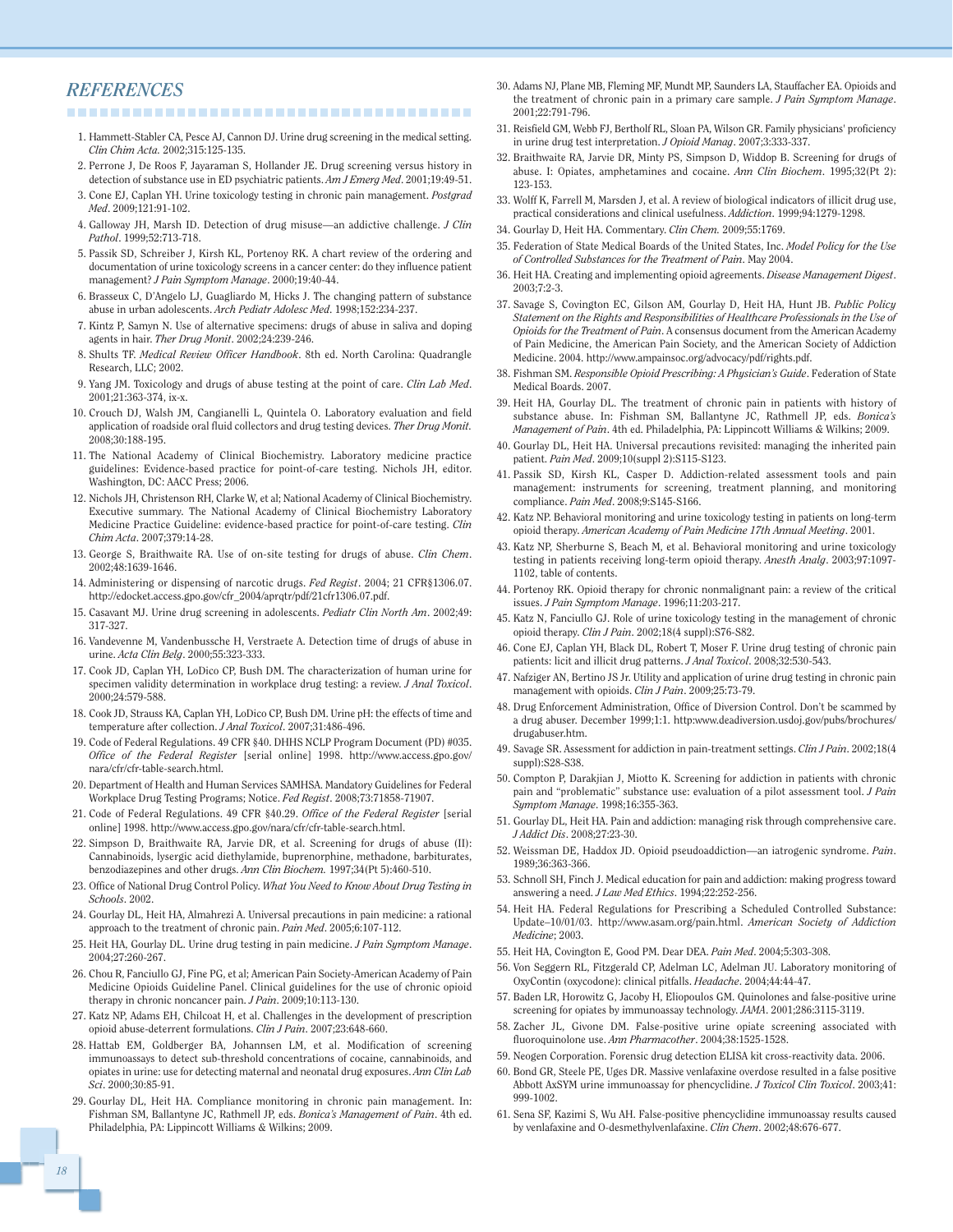- 62. Santos PM, López-Garcia P, Navarro JS, Fernández AS, Sádaba B, Vidal JP. False positive phencyclidine results caused by venlafaxine. *Am J Psychiatry*. 2007;164:349.
- 63. Cherwinski K, Petti TA, Jekelis A. False methadone-positive urine drug screens in patients treated with quetiapine. *J Am Acad Child Adolesc Psychiatry*. 2007;46: 435-436.
- 64. Rossi S, Yaksh T, Bentley H, van den Brande G, Grant I, Ellis R. Characterization of interference with 6 commercial delta9-tetrahydrocannabinol immunoassays by efavirenz (glucuronide) in urine. *Clin Chem*. 2006;52:896-897.
- 65. Webster LR, Dove B. *Avoiding Opioid Abuse While Managing Pain: A Guide for Practitioners*. North Branch, MD: Sunrise River Press; 2007.
- 66. Gourlay D, Heit HA, Caplan YH. *Urine Drug Testing in Clinical Practice: Dispelling the Myths & Designing Strategies*. Edition 3, 2006. Stamford, CT: PharmaCom Group, Inc.
- 67. Melanson SE, Lee-Lewandrowski E, Griggs DA, Long WH, Flood JG. Reduced interference by phenothiazines in amphetamine drug of abuse immunoassays. *Arch Pathol Lab Med*. 2006;130:1834-1838.
- 68. Marchei E, Pellegrini M, Pichini S, Martin I, Garcia-Algar O, Vall O. Are false-positive phencyclidine immunoassay instant-view multi-test results caused by overdose concentrations of Ibuprofen, metamizol, and dextromethorphan? *Ther Drug Monit*. 2007;29:671-673.
- 69. Protonix [package insert]. Philadelphia, PA: Wyeth Pharmaceuticals Inc; 2009.
- 70. Caplan YH, Goldberger BA. Alternative specimens for workplace drug testing. *J Anal Toxicol.* 2001;25:396-399.
- 71. Gourlay DL, Heit HA. The art and science of urine drug testing. *Clin J Pain*. 2010;26:358. 72. Rohrig TP, Moore C. The determination of morphine in urine and oral fluid following ingestion of poppy seeds. *J Anal Toxicol*. 2003;27:449-452.
- 73. Inturrisi CE, Max MB, Foley KM, Schultz M, Shin SU, Houde RW. The pharmacokinetics of heroin in patients with chronic pain. *N Engl J Med*. 1984;310:1213-1217.
- 74. Lötsch J, Geisslinger G. Are mu-opioid receptor polymorphisms important for clinical opioid therapy? *Trends Mol Med.* 2005;11:82-89.
- 75. Cone EJ, Heit HA, Caplan YH, Gourlay D. Evidence of morphine metabolism to hydromorphone in pain patients chronically treated with morphine. *J Anal Toxicol*. 2006;30:1-5.
- 76. Reisfield GM, Chronister CW, Goldberger BA, Bertholf RL. Unexpected urine drug testing results in a hospice patient on high-dose morphine therapy. *Clin Chem*. 2009;55: 1765-1768.
- 77. Broussard LA. Commentary. *Clin Chem*. 2009;55:1768.
- 78. Wasan AD, Michna E, Janfaza D, Greenfield S, Teter CJ, Jamison RN. Interpreting urine drug tests: prevalence of morphine metabolism to hydromorphone in chronic pain patients treated with morphine. *Pain Med*. 2008;9:918-923.
- 79. Cone EJ, Caplan YH, Moser F, Robert T, Black D. Evidence that morphine is metabolized to hydromorphone but not to oxymorphone. *J Anal Toxicol*. 2008;32:319-323.
- 80. McDonough PC, Levine B, Vorce S, Jufer RA, Fowler D. The detection of hydromorphone in urine specimens with high morphine concentrations. *J Forensic Sci*. 2008;53:752-754.
- 81. Heit HA, Caplan YH. 2004. Personal Communication.
- 82. Chen YL, Hanson GD, Jiang X, Naidong W. Simultaneous determination of hydrocodone and hydromorphone in human plasma by liquid chromatography with tandem mass spectrometric detection. *J Chromatogr B Analyt Technol Biomed Life Sci*. 2002;769: 55-64.
- 83. Oyler JM, Cone EJ, Joseph RE Jr, Huestis MA. Identification of hydrocodone in human urine following controlled codeine administration. *J Anal Toxicol*. 2000;24:530-535.
- 84. Sloan PA, Barkin RL. Oxymorphone and oxymorphone extended release: a pharmacotherapeutic review. *J Opioid Manag*. 2008;4:131-144.
- 85. Levy S, Harris SK, Sherritt L, Angulo M, Knight JR. Drug testing of adolescents in ambulatory medicine: physician practices and knowledge. *Arch Pediatr Adolesc Med*. 2006;160:146-150.
- 86. ElSohly MA, deWit H, Wachtel SR, Feng S, Murphy TP. Delta9-tetrahydrocannabivarin as a marker for the ingestion of marijuana versus Marinol: results of a clinical study. *J Anal Toxicol*. 2001;25:565-571.
- 87. Gourlay D. Addiction and pain medicine. *Pain Res Manag.* 2005;10(suppl A):38A-43A.
- 88. Machado Rocha FC, Stéfano SC, De Cássia Haiek R, Rosa Oliveira LM, Da Silveira DX. Therapeutic use of Cannabis sativa on chemotherapy-induced nausea and vomiting among cancer patients: systematic review and meta-analysis. *Eur J Cancer Care* (*Engl*). 2008;17:431-443.
- 89. Rahn EJ, Hohmann AG. Cannabinoids as pharmacotherapies for neuropathic pain: from the bench to the bedside. *Neurotherapeutics*. 2009;6:713-737.
- 90. Russo EB. Cannabinoids in the management of difficult to treat pain. *Ther Clin Risk Manag*. 2008;4:245-259.
- 91. Nurmikko TJ, Serpell MG, Hoggart B, Toomey PJ, Morlion BJ, Haines D. Sativex successfully treats neuropathic pain characterised by allodynia: a randomised, doubleblind, placebo-controlled clinical trial. *Pain*. 2007;133:210-220.
- 92. Leson G, Pless P, Grotenhermen F, Kalant H, ElSohly MA. Evaluating the impact of hemp food consumption on workplace drug tests. *J Anal Toxicol*. 2001;25:691-698.
- 93. Bosy TZ, Cole KA. Consumption and quantitation of delta9-tetrahydrocannabinol in commercially available hemp seed oil products. *J Anal Toxicol*. 2000;24:562-566.
- 94. Centers for Disease Control and Prevention (CDC). Inadvertent ingestion of marijuana– Los Angeles, California, 2009. *MMWR Morb Mortal Wkly Rep*. 2009;58:947-950.
- 95. Mazor SS, Mycyk MB, Wills BK, Brace LD, Gussow L, Erickson T. Coca tea consumption causes positive urine cocaine assay. *Eur J Emerg Med*. 2006;13:340-341.
- 96. Harrison LD, Martin SS, Enev T, Harrington D. (2007). *Comparing drug testing and self-report of drug use among youths and young adults in the general population* (DHHS Publication No. SMA 07-4249, Methodology Series M-7). Rockville, MD, Substance Abuse and Mental Health Services Administration, Office of Applied Studies.
- 97. Bush DM. The U.S. Mandatory Guidelines for Federal Workplace Drug Testing Programs: current status and future considerations. *Forensic Sci Int*. 2007;174: 111-119.
- 98. Cone EJ, Huestis MA. Interpretation of oral fluid tests for drugs of abuse. *Ann N Y Acad Sci*. 2007;1098:51-103.
- 99. Schwilke EW, Barnes AJ, Kacinko SL, Cone EJ, Moolchan ET, Huestis MA. Opioid disposition in human sweat after controlled oral codeine administration. *Clin Chem*. 2006;52:1539-1545.
- 100. Kacinko SL, Barnes AJ, Schwilke EW, Cone EJ, Moolchan ET, Huestis MA. Disposition of cocaine and its metabolites in human sweat after controlled cocaine administration. *Clin Chem*. 2005;51:2085-2094.
- 101. Pesce MA, Spitalnik SL. Saliva and the clinical pathology laboratory. *Ann N Y Acad Sci*. 2007;1098:192-199.
- 102. Schepers RJ, Oyler JM, Joseph RE Jr, Cone EJ, Moolchan ET, Huestis MA. Methamphetamine and amphetamine pharmacokinetics in oral fluid and plasma after controlled oral methamphetamine administration to human volunteers. *Clin Chem*. 2003;49:121-132.
- 103. Cone EJ. Oral fluid testing: new technology enables drug testing without embarrassment. *J Calif Dent Assoc*. 2006;34:311-315.
- 104. Cone EJ, Presley L, Lehrer M, et al. Oral fluid testing for drugs of abuse: positive prevalence rates by Intercept immunoassay screening and GC-MS-MS confirmation and suggested cutoff concentrations. *J Anal Toxicol*. 2002;26:541-546.
- 105. DHHS S. Drug Testing Advisory Board. December 12-13, 2006. 12-12-2006.
- 106. Scheidweiler KB, Cone EJ, Moolchan ET, Huestis MA. Dose-related distribution of codeine, cocaine, and metabolites into human hair following controlled oral codeine and subcutaneous cocaine administration. *J Pharmacol Exp Ther*. 2005;313:909-915.
- 107. Kintz P, Villain M, Cirimele V. Hair analysis for drug detection. *Ther Drug Monit*. 2006;28:442-446.
- 108. Chawarski MC, Fiellin DA, O'Connor PG, Bernard M, Schottenfeld RS. Utility of sweat patch testing for drug use monitoring in outpatient treatment for opiate dependence. *J Subst Abuse Treat*. 2007;33:411-415.
- 109. Palmer RB. A review of the use of ethyl glucuronide as a marker for ethanol consumption in forensic and clinical medicine. *Semin Diagn Pathol*. 2009;26:18-27.
- 110. Bergstrom J, Helander A, Jones AW. Ethyl glucuronide concentrations in two successive urinary voids from drinking drivers: relationship to creatinine content and blood and urine ethanol concentrations. *Forensic Sci Int*. 2003;133:86-94.
- 111. Wurst FM, Skipper GE, Weinmann W. Ethyl glucuronide—the direct ethanol metabolite on the threshold from science to routine use. *Addiction*. 2003;98(suppl 2):51-61.
- 112. Helander A, Bottcher M, Fehr C, Dahmen N, Beck O. Detection times for urinary ethyl glucuronide and ethyl sulfate in heavy drinkers during alcohol detoxification. *Alcohol Alcohol*. 2009;44:55-61.
- 113. Helander A, Dahl H. Urinary tract infection: a risk factor for false-negative urinary ethyl glucuronide but not ethyl sulfate in the detection of recent alcohol consumption. *Clin Chem*. 2005;51:1728-1730.
- 114. Rosano TG, Lin J. Ethyl glucuronide excretion in humans following oral administration of and dermal exposure to ethanol. *J Anal Toxicol*. 2008;32:594-600.
- 115. Center for Substance Abuse Treatment. The role of biomarkers in the treatment of alcohol use disorders. *Substance Abuse Treatment Advisory*. Volume 5, Issue 4, September 2006.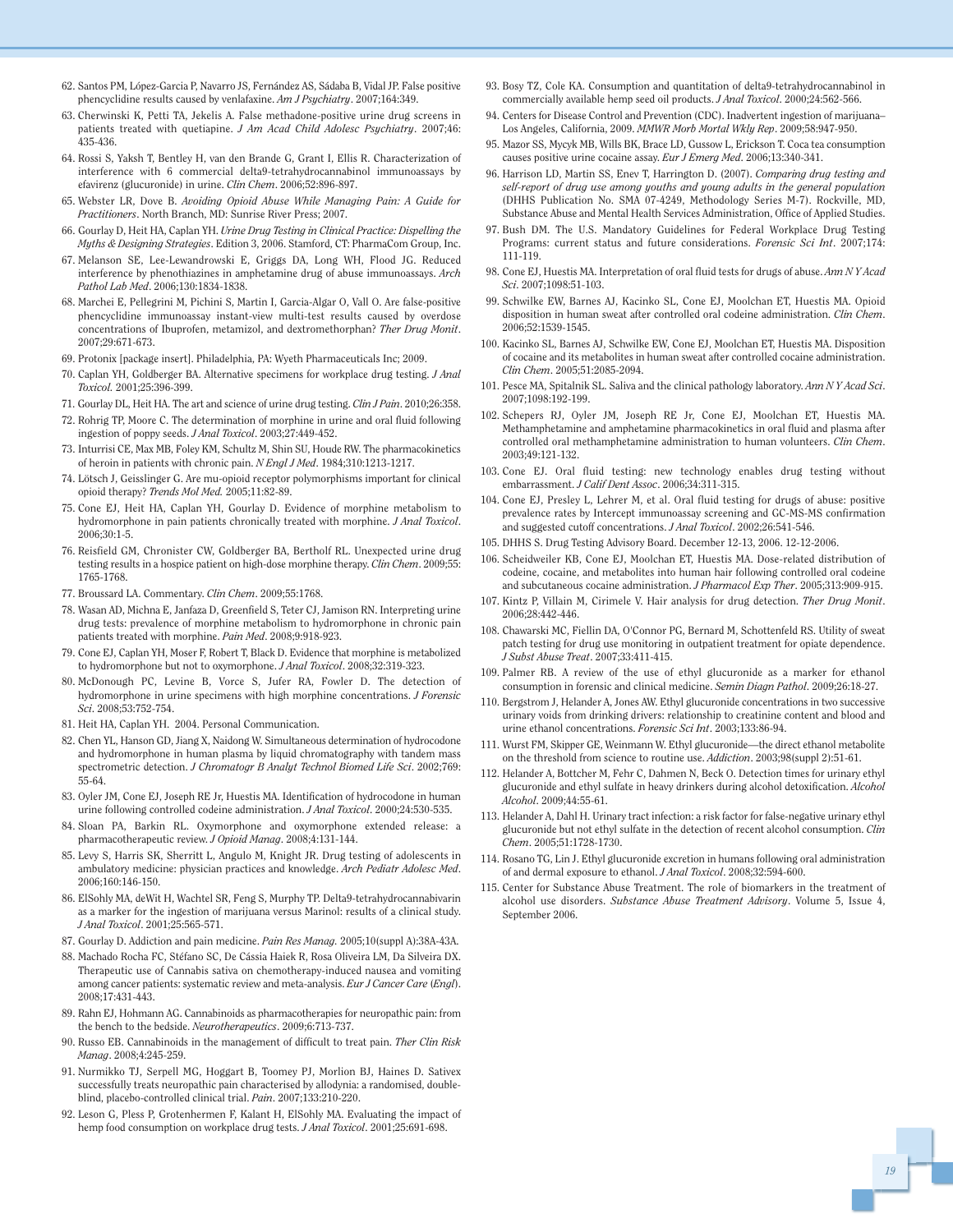#### *GLOSSARY* --------------------------------------

*Addiction:* A primary, chronic, neurobiologic disease with genetic, psychosocial, and environmental factors influencing its development and manifestations

*Adulteration panel:* Method to determine the characteristics of urine (eg, specific gravity, creatinine level) and to check for the presence of common adulterants. Most laboratories that do routine drug testing are familiar with tests for adulteration

*Analyte:* Any material or chemical substance subjected to analysis

*Chain of custody:* A legal term that refers to the ability to guarantee the identity and integrity of the specimen from collection through to reporting of the test results

*Cutoff:* The drug concentration above which an assay reports a positive result and below which the result is negative

*Diversion:* Diverting drugs from their lawful medical purpose

*GC/MS:* Gas chromatography is used to separate the different components in a specimen, and mass spectrometry is used to specifically identify the components of the specimen

*LC/MS:* Liquid chromatography is used to separate the different components in a specimen, and mass spectrometry is used to specifically identify the components of the specimen

*Limit of detection:* lowest amount of drug that a laboratory can reliably identify in a specimen; the limit of detection varies depending on the methodology and the laboratory

*Opiate:* Historical term restricted to naturally occurring alkaloids derived from opium (morphine, codeine, thebaine)

*Opioid:* A more current term that includes opiates and synthetic/ semisynthetic agents that exert their effects by binding to highly selective opioid receptors

*POC:* On-site or point-of-care testing using commercial devices without the need for instrumentation

*Pseudoaddiction:* An iatrogenic syndrome of abnormal behavior developing as a direct consequence of inadequate pain management

*Recovery program:* An ongoing process to help the patient develop coping strategies and tools for abstaining from drug use and then maintaining abstinence

*Split sample:* Splitting a single urine void into 2 separate bottles labeled A and B; bottle A is tested; bottle B remains sealed and available for testing at the direction of the donor

*Substance misuse:* Use of a medication (for a medical purpose) other than as directed or as indicated, whether willful or unintentional, and whether harm results or not

*Universal Precautions:* Recommendations to guide patient assessment, management, and referral to improve patient care, reduce stigma, and contain risk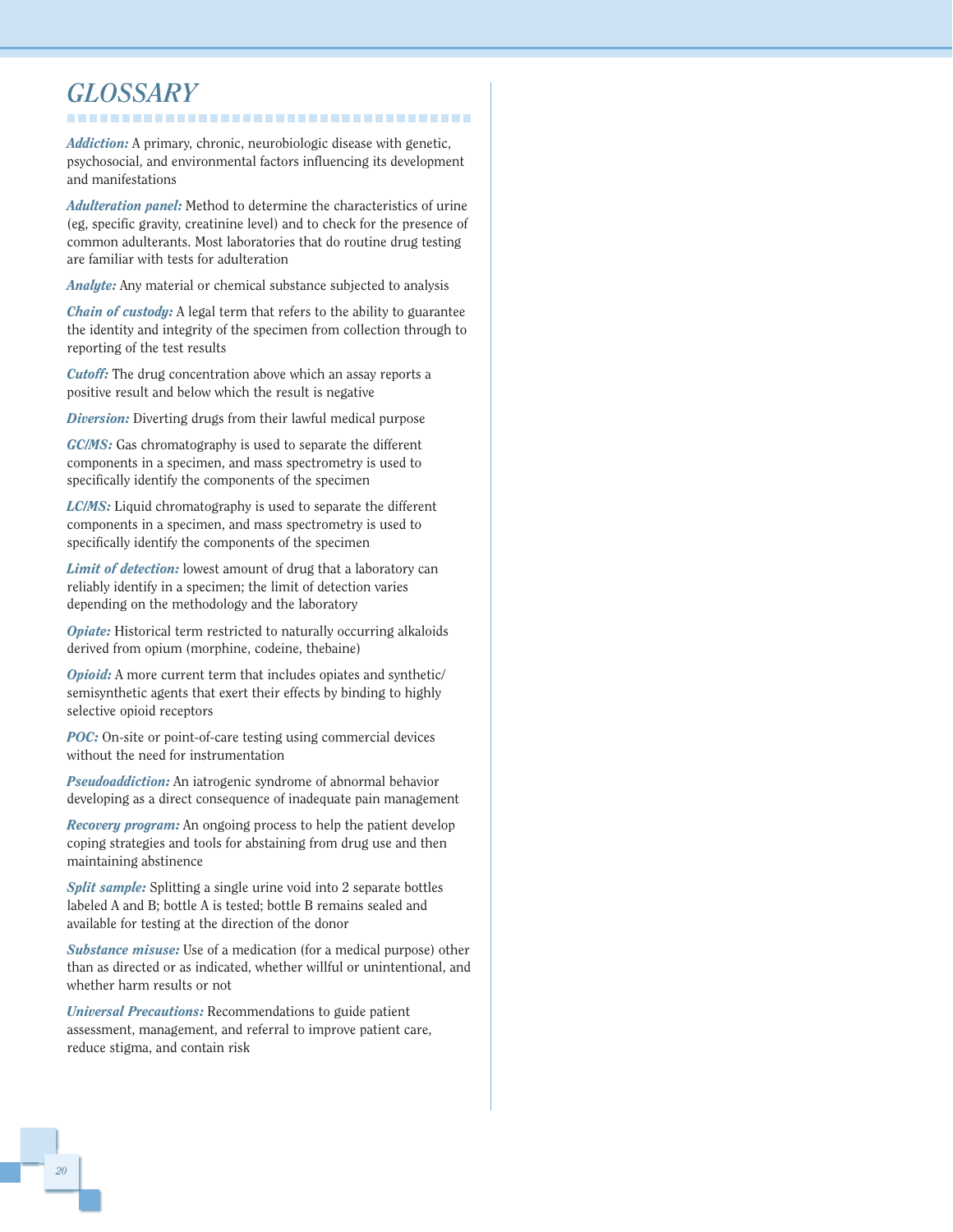## *ABBREVIATIONS*

| 6-MAM            | 6-monoacetylmorphine                                         |
|------------------|--------------------------------------------------------------|
| <b>CNS</b>       | central nervous system                                       |
| CYP              | cytochrome P450                                              |
| <b>EDDP</b>      | 2-ethylidene-1,5-dimethyl-3,3-diphenylpyrrolidine            |
| <b>EtG</b>       | ethyl glucuronide                                            |
| <b>GC/MS</b>     | gas chromatography/mass spectrometry                         |
| <b>LC/MS</b>     | liquid chromatography/mass spectrometry                      |
| <b>LOD</b>       | limit of detection                                           |
| <b>MDA</b>       | 3,4-methylenedioxyamphetamine                                |
| <b>MDEA</b>      | 3,4-methylenedioxyethylamphetamine                           |
| <b>MDMA</b>      | 3,4-methylenedioxymethamphetamine                            |
| $\overline{OTC}$ | over-the-counter                                             |
| <b>PCP</b>       | phencyclidine                                                |
| <b>PMP</b>       | prescription monitoring program                              |
| <b>POC</b>       | point-of-care                                                |
| <b>SAMHSA</b>    | Substance Abuse and Mental Health Services<br>Administration |
| <b>THC</b>       | 11-nor-delta-9-tetrahydrocannabinol                          |
| <b>THCA</b>      | 11-nor-delta-9-tetrahydrocannabinol-9-carboxylic acid        |
| <b>UDT</b>       | urine drug testing                                           |